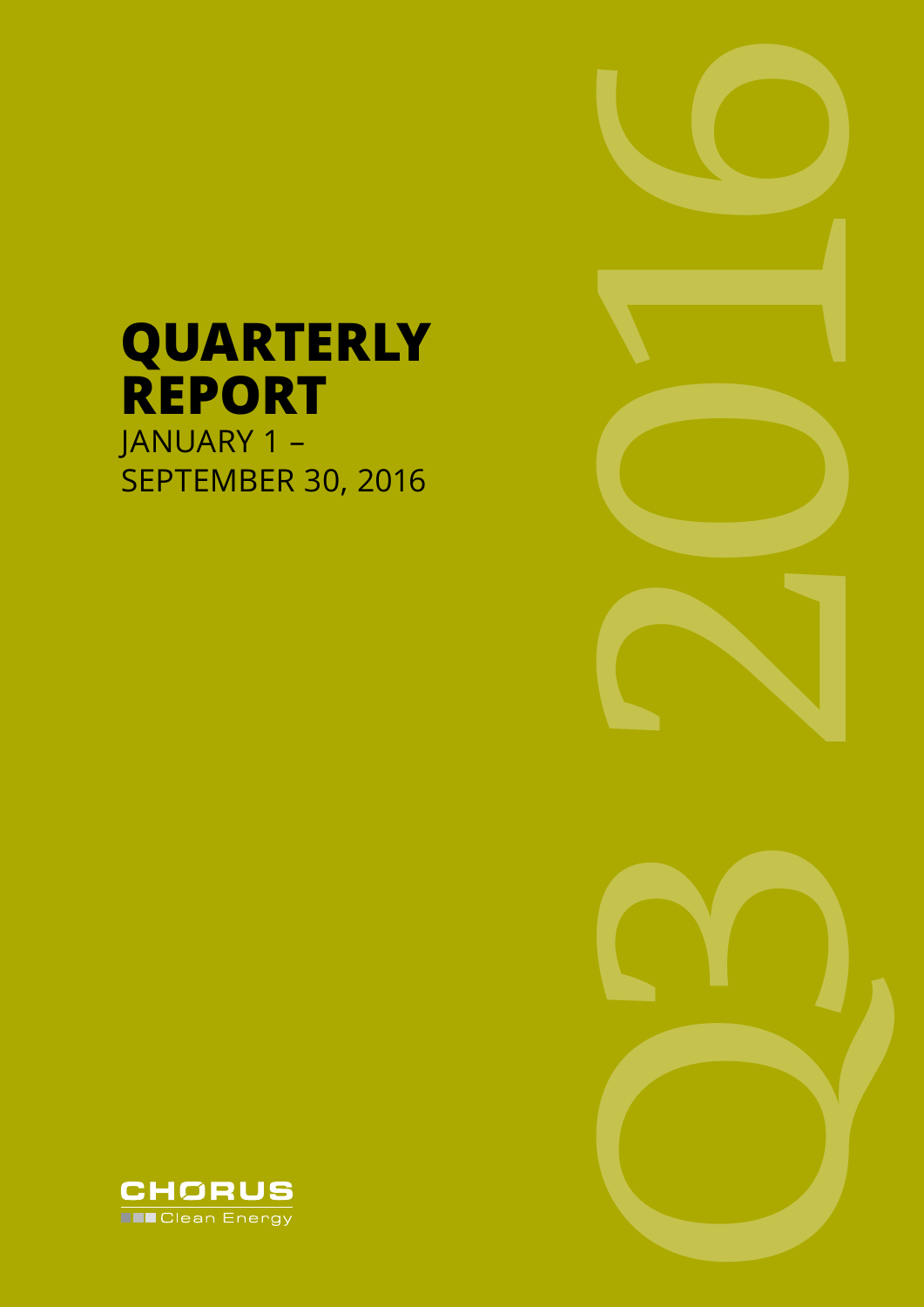#### PROFILE

CHORUS Clean Energy AG is not only an independent operator of solar and wind parks but a full service provider for investments in renewable energies. We currently operate over 90 plants located in seven European countries and manage a portfolio with a total installed capacity of more than 530 megawatts.

For professional investors, we offer attractive opportunities to invest in renewable energy plants. We cover the entire investment cycle: from asset sourcing to economic, technical and legal due diligence, commercial plant management as well as the controlling and monitoring of technical operations, right down to the sale of the plants.

#### "We transform clean energy into attractive returns"

#### KEY FIGURES

|                       | 9M 2016 | 9M 2015 |
|-----------------------|---------|---------|
| in EUR millions       |         |         |
| Revenues              | 49.0    | 49.0    |
| <b>EBITDA</b>         | 39.0    | 36.8    |
| EBIT                  | 20.7    | 20.3    |
| Result for the period | 8.3     | 10.0    |

|                 | September 30, 2016 | December 31, 2015 |
|-----------------|--------------------|-------------------|
| in EUR millions |                    |                   |
| Equity          | 233.7              | 230.3             |
| Total assets    | 750.5              | 609.2             |

#### INDEX

- 2 Letter from the Management Board
- 4 Interim Management Report
- 13 Condensed Consolidated Interim Financial Statements
- 20 Further Information
- 21 Imprint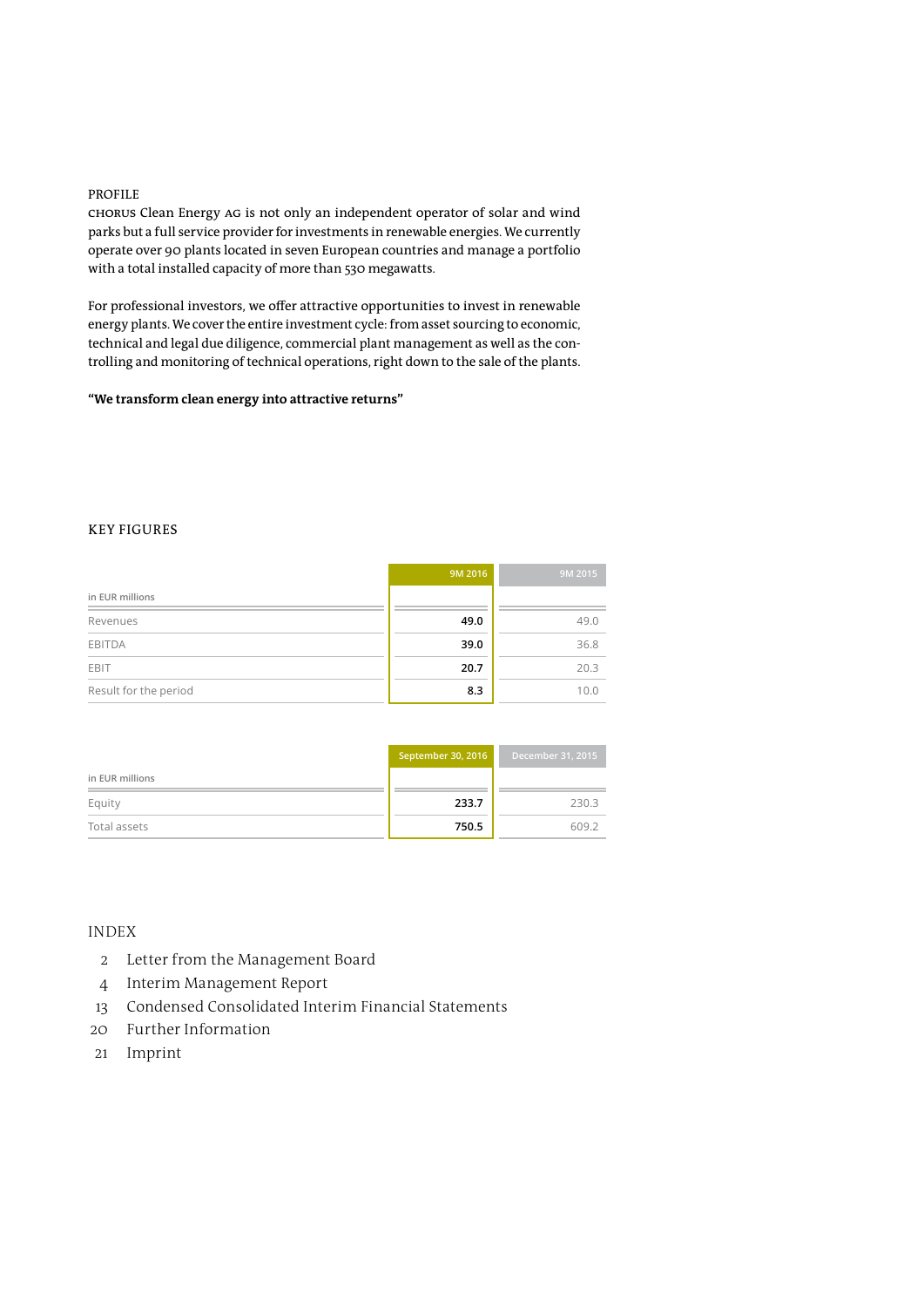#### **INFORMATION ON THE QUARTERLY RESULTS**

This quarterly statement of results has been prepared in accordance with the Exchange Rules of the Frankfurt Stock Exchange as amended on November 12, 2015. This interim report does not contain complete interim financial statements within the meaning of International Accounting Standard (IAS) 34 and should therefore only be read in conjunction with the consolidated financial statements to December 31, 2015, and subsequent publications.

The quarterly figures concerning the net assets, financial position and results of operations are presented in accordance with the International Financial Reporting Standards (IFRS) as applicable in the European Union.

The accounting and measurement methods applied correspond to those used for the most recent end-of-year consolidated financial statements. Please consult the notes to the 2015 consolidated financial statements for a detailed description of the methods applied.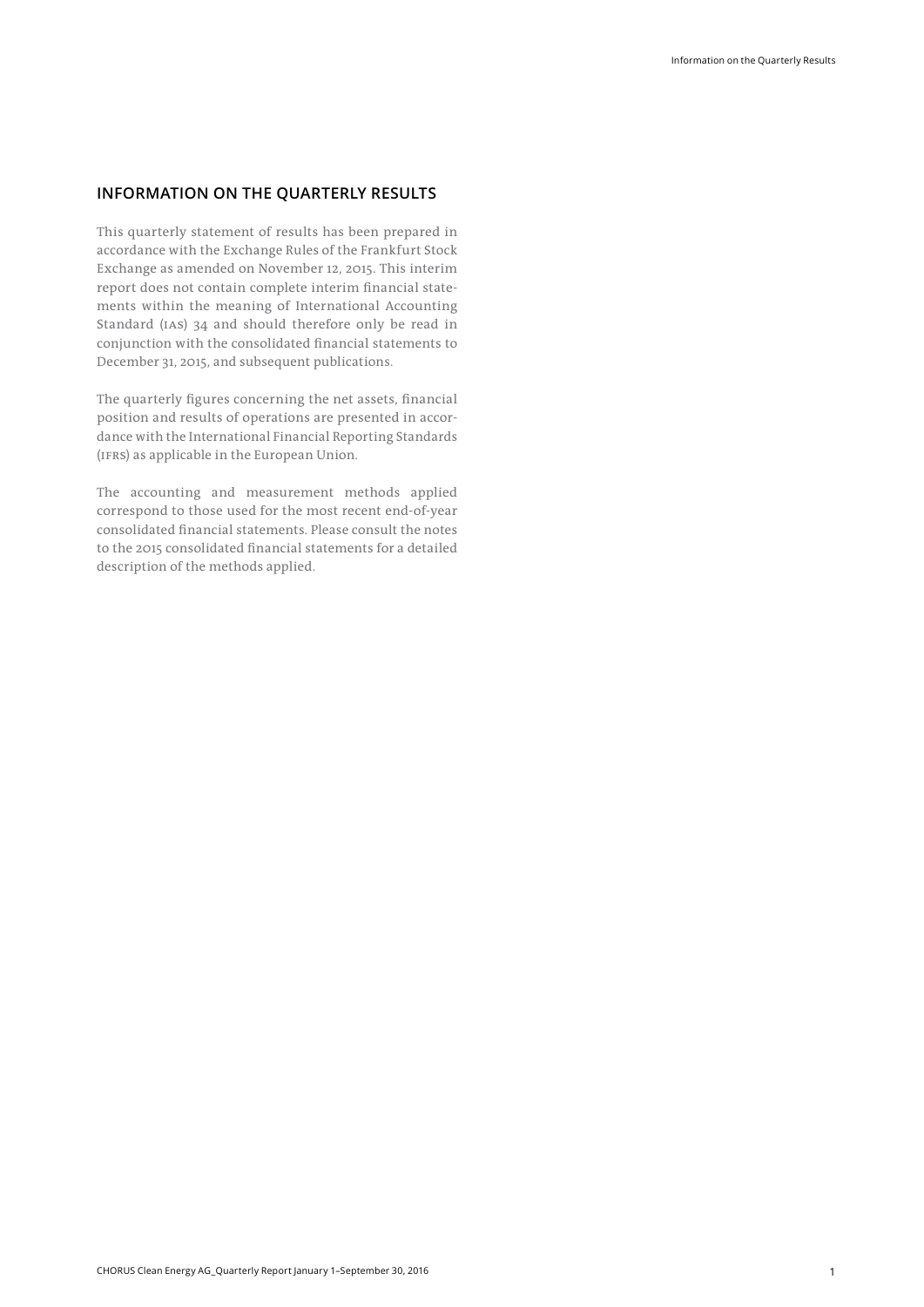#### **DEAR LADIES AND GENTLEMEN,**

The past nine months have been both successful and eventful. During the reporting period, we expanded our portfolio of solar and wind parks by a considerable figure of around 230 megawatts (MW), taking the total capacity to more than 530 MW. We have increased the number of renewable energy plants managed by us from 72 to 94, with their locations now stretching across seven European countries. As a result, our Energy Generation segment performed strongly in the reporting period. We also managed to conduct further transactions in the Asset Management segment, particularly in the third quarter of 2016 – a section of the reporting period that was dominated by the takeover offer submitted by Capital Stage AG. With an overwhelming majority, the CHORUS shareholders took advantage of the share exchange opportunity, with more than 94 percent voting to accept the offer. Together with our new majority shareholder Capital Stage, we have grown to become one of the leading independent power producers (IPPs) in the field of renewable energies in Europe.

In the joint company formed with Capital Stage following the successful takeover offer, our company's contribution is led by the Asset Management segment for institutional clients, which we expanded continually during the reporting period. At the start of July 2016, for instance, we acquired a solar park connected to the grid on behalf of two German pension funds. The facilities in Rüdersdorf, Brandenburg (Germany), supplement the previously acquired solar parks in Thuringia (Germany) and Italy, as well as the wind park in Lower Saxony (Germany), to form a balanced portfolio for these institutional clients.

July also saw us add a large solar and wind park portfolio with a total capacity of around 86 MW thanks to the takeover of operating company Prime Renewables GmbH (PRG). The sites are spread across five European countries, including Sweden and the UK – two countries in which we were not previously represented. CHORUS has taken over the management of the PRG (now CHORUS IPP Europe GmbH) portfolio, which is primarily funded by institutional investors.

We further strengthened our Asset Management segment by the end of September. Hamburger Lloyd Funds AG, for example, has entrusted us with the management of two wind parks in Germany and Scotland with a total capacity of around 25 MW. At the end of September, we were also awarded a contract to develop a portfolio of renewable energy plants by a major German pension fund. Using funds from this capital commitment, we have already taken over a wind park in the district of Jerichower Land in Saxony-Anhalt (Germany) with a total capacity of 18.8 MW. The portfolio will be expanded further in the 2017 financial year. Overall, we believe that CHORUS is on its expected growth trajectory, not least due to the positive developments in the Asset Management segment.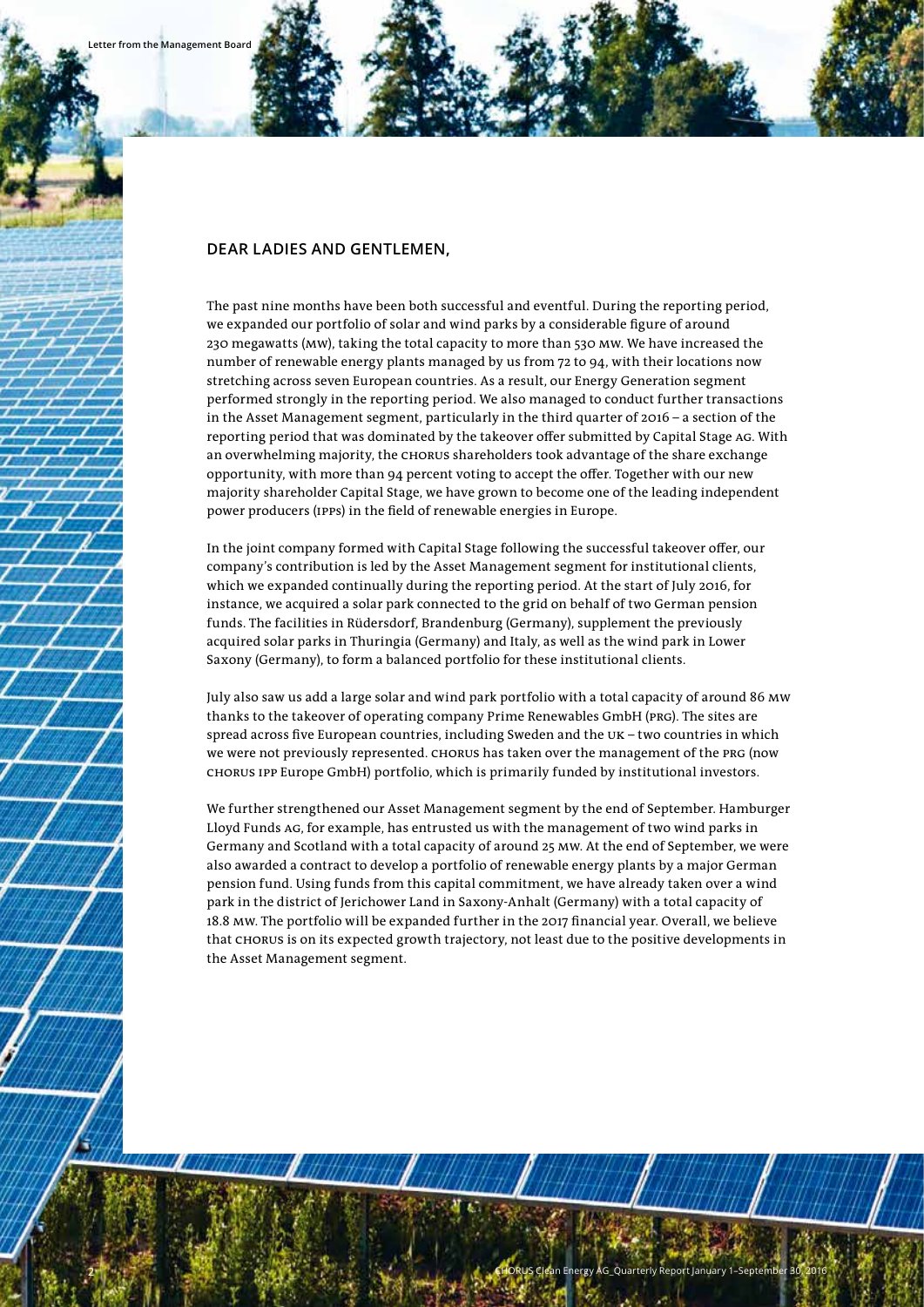Our enlarged portfolio, which comprises our own plants and those we manage for third parties, generated just under 550,000 megawatt hours of clean energy during the reporting period. Compared with the first nine months of 2015, this corresponds to an increase of around 90 percent. This means that more than 330,000 tonnes of environmentally damaging CO2 emissions were avoided between the beginning of January and the end of September 2016.

Revenue came in at EUR 49.0 million in the first nine months of 2016 and was therefore on a par with the level of the prior-year period. In particular, the low levels of wind compared to the long-term average and the sale of two solar parks in Italy to an institutional client at the start of the year more or less offset the positive revenue effects arising from the expansion of the portfolio. Our operating result (EBITDA) still increased by 5 percent compared to the prior-year period to around EUR 39.0 million. The EBITDA margin improved by 5 percentage points as compared with the same period last year to around 79 percent.

We would like to thank you for the trust you have shown in us during the reporting period and in connection with the merger with Capital Stage. Together with our majority shareholder Capital Stage, we are in an excellent position to seize the opportunities that are open to us on the renewable energies market and to continue our successful growth trajectory.

Neubiberg/Munich, November 2016

Management Board

 $-$  1. JanX

Helmut Horst Heinz Jarothe Karsten Mieth

CHORUS Clean Energy AG\_Quarterly Report January 1–September 30, 2016 3

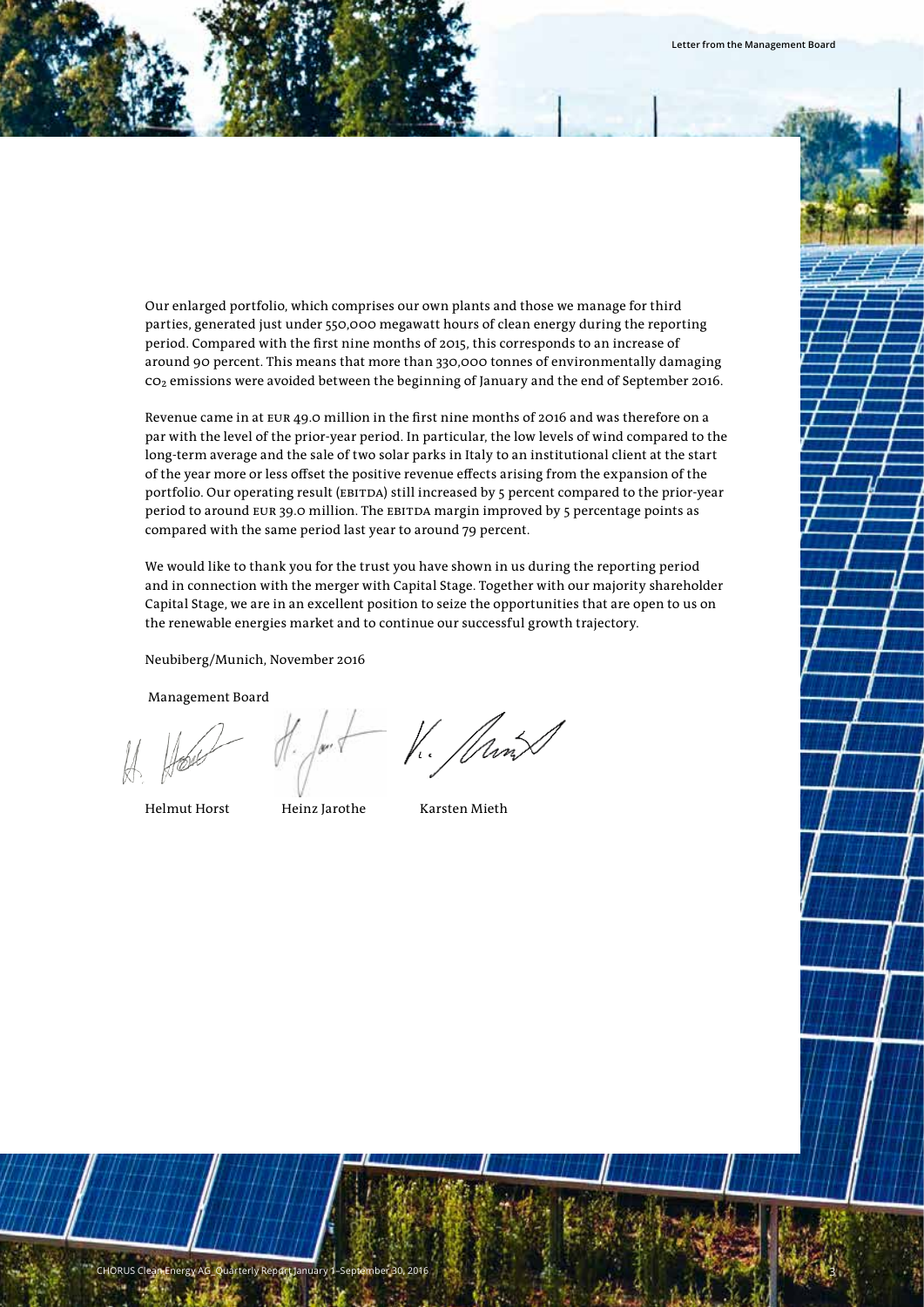# **INTERIM MANAGEMENT REPORT**

**FOR THE THIRD QUARTER OF 2016**

#### **1 BUSINESS OPERATIONS**

#### **1.1 BUSINESS MODEL**

CHORUS is a renowned operator of solar and wind parks and a full service provider for investments in the field of renewable energy. As at November 30, 2016, we currently manage a portfolio with a total capacity of more than 530 megawatts (MW), distributed across 94 facilities in seven European countries. We offer institutional investors attractive opportunities to invest in renewable energy. We cover the entire investment cycle: From asset sourcing and economic, technical and legal due diligence to commercial plant management as well as the control and monitoring of technical operations management to the sale of individual plants.

Our full portfolio (CHORUS's own plants and those it manages for third parties) generated a total of 549,380 MWh of clean energy in the first nine months of 2016 (9M 2015: 293,952 MWh). Driven by the acquisition of in-house and managed parks, this equates to an increase of almost 90 percent compared with the previous year. This means that more than 330,000 tons of environmentally damaging CO2 emissions were avoided in the first nine months of 2016.

#### **2 MACROECONOMIC AND INDUSTRY-SPECIFIC CONDITIONS**

#### **2.1 GLOBAL ECONOMIC GROWTH STAYS AT PREVIOUS YEAR'S LEVEL**

The conditions in the global economy remain affected by many uncertainties. In addition to geopolitical tensions, the results of the British Brexit referendum and the US presidential election particularly caused further uncertainty on the markets. As a result, global economic development did not change significantly and, according to current calculations, has stood firm at approximately the level of the previous year. The International Monetary Fund (IMF) forecasts growth of 3.1 percent (2015: 3.1 percent) for the global economy in 2016. While the forecast figures improved slightly for most developed economies or at least remained stable, expectations for growth in the United States corrected down by 0.6 percentage points in relation to the IMF forecast from July 2016. In contrast, growth forecasts for the European Economic Area and Germany specifically increased slightly due to strong domestic economic development. The greatest cause for uncertainty in Europe is still the unknown effects of the United Kingdom's departure

from the European Union. The IMF now expects growth of 1.7 percent for the German economy, leaving the IMF slightly below the expectations of the German federal government, which forecasts economic growth of 1.8 percent for 2016.

Due to the continued weak economic development, the US Federal Reserve and the European Central Bank (ECB) did not adjust their prime interest rates in the third quarter of 2016. On the other hand, the Bank of England reduced its prime rate from 0.5 to 0.25 percent in light of the increasing stagnation of economic development in the United Kingdom. For the most part, monetary policy therefore remained expansive.

Until now, the hope for more dynamic economic development in the United States and the expectation of a moderate departure from the zero-interest-rate policy had given some tailwind to the US dollar. However, the results of the US presidential election applied the brakes a bit for the US dollar. The continued development of the US currency is now dependent upon which actual economic decisions the new US president makes and which measures he takes. The British pound also experienced a significant drop in value following the Brexit referendum from which it still has not recovered. It remains to be seen which effects the planned withdrawal from the EU will have on the economy of the United Kingdom.

#### **2.3 RENEWABLE ENERGIES STILL A GROWTH MARKET**

CHORUS is only active within Europe. The current portfolio is focused mainly on Germany, which accounts for more than 50 percent of nominal capacity. According to figures published by Bloomberg New Energy Finance (BNEF), USD 158.8 billion (EUR 142.3 billion) was invested in renewable energies and energy-efficient technologies across the globe in the first nine months of the year, which represents a decline of 19.8 percent compared with the prior-year period. BNEF analysts are almost certain that the investment volume for the year as a whole will be down sharply on 2015. In particular, investment is slowing down in China, Japan and the United States following the record levels witnessed in the previous year. Europe, on the other hand, remains stable, recording a slight drop of just five percent compared with the previous-year period. Germany, in particular, bucked this negative trend, with investments 31 percent higher than in the third quarter of the previous year.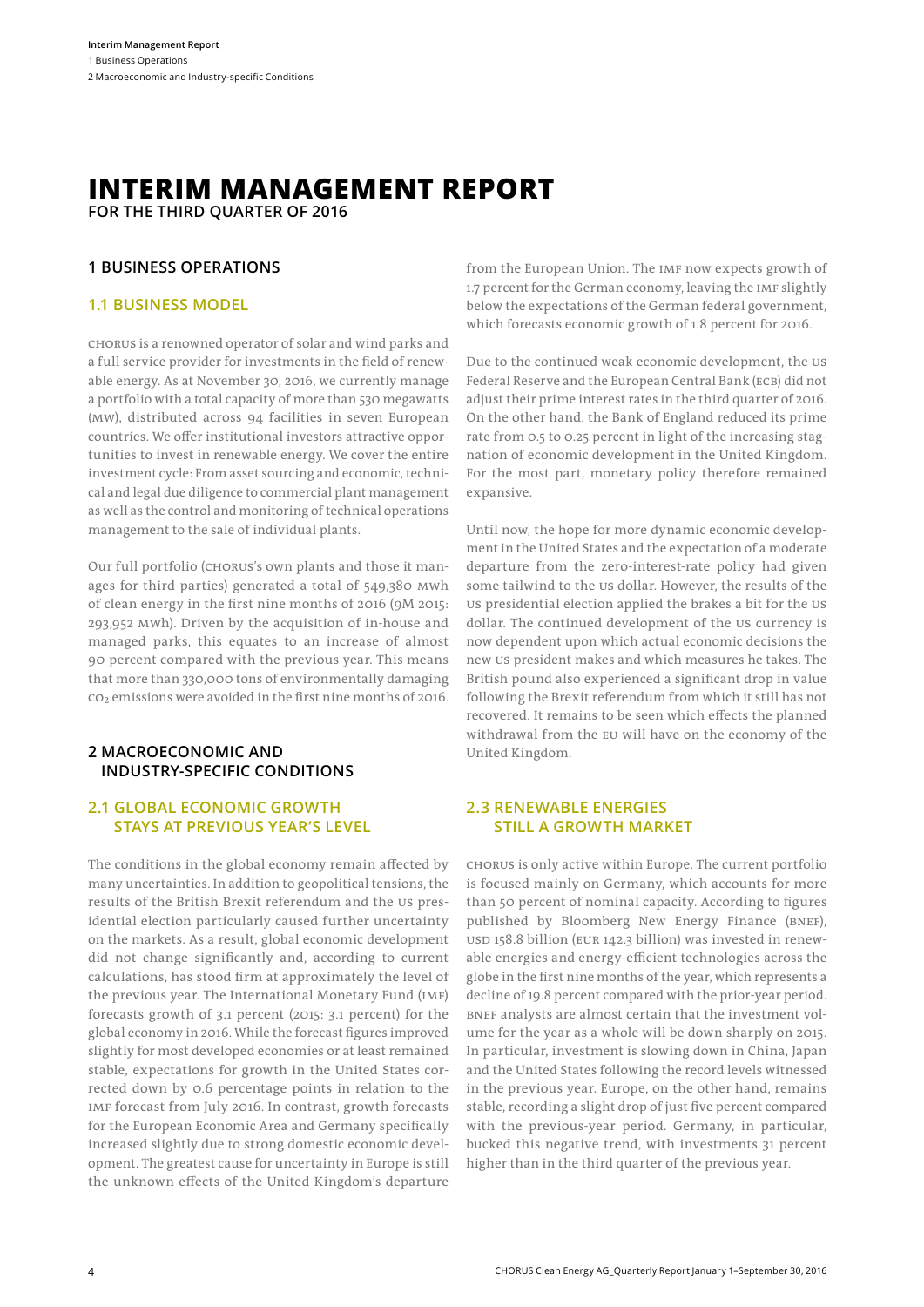CHORUS's operations benefit from feed-in tariffs granted by the respective governments and reliable statutory framework conditions. State subsidy programs are of central importance for generating electricity from renewable energy and therefore for the financial position of CHORUS.

In the reporting period from January 1, 2016, to September 30, 2016, there have been no significant changes to the underlying conditions for renewable energies described in detail in the 2015 consolidated management report and the 2016 half-year report in respect of the relevant core markets of CHORUS.

#### **3 COURSE OF BUSINESS**

#### **3.1 SALE OF THE ITALIAN IDEA AND RASENA PROJECTS**

Effective as of January 1, 2016, Idea Energy SAS di Chorus Solar Toscana 5 Srl & C. and Rasena Solare SAS di Chorus Solar Toscana 5. Srl & C. were sold as planned to two German pension funds and are no longer included in the consolidated financial statements. The management of these sites continues to be provided by CHORUS as part of its Asset Management activities. The resulting deconsolidation gains from the sale of the companies amount to EUR 272 thousand and were recognized in the consolidated statement of comprehensive income. The assets and liabilities of the two companies were recognized as held for sale as of December 31, 2015.

#### **3.2 EXPANSION OF THE GERMAN WIND PARK PORTFOLIO**

As of March 31, 2016, CHORUS acquired CHORUS Wind Amöneburg GmbH & Co. KG (Hesse) and CHORUS Wind Zellertal GmbH & Co. KG (Rhineland-Palatinate) with a total capacity of more than 18 MW. All facilities went into operation by April 2016 and are expected to contribute more than EUR 4.5 million to Group revenues in their first full year of operation. As part of initial consolidation, negative differences of EUR 81 thousand for the Amöneburg wind park and EUR 307 thousand for the Zellertal wind park were recorded in other operating income. The Amöneburg wind park holds interests in one infrastructure company (Infrastruktur Amöneburg-Roßdorf GmbH & Co. KG, headquartered in Wörrstadt). With a 71.43 percent share of voting rights, this company is also fully consolidated. The Zellertal wind park holds 44 percent of the shares in the infrastructure company juwi Wind Germany 129 GmbH & Co. KG, headquartered in Reutlingen, which is treated as an associated company according to the equity method.

#### **3.3 ACQUISITION OF HÜRTH WIND PARK IN GERMANY**

On May 12, 2016, CHORUS acquired CHORUS Wind Hürth GmbH & Co. KG from Energiekontor, with a total capacity of 8.55 MW. The park also went into operation in May 2016. It is anticipated that the wind park will contribute around EUR 1.5 million to Group revenues in the first full year of operation. Other Group income contains a negative difference of EUR 585 thousand arising from the initial consolidation of the Hürth wind park.

#### **3.4 CHORUS ACQUIRES LARGEST WIND PARK PORTFOLIO IN ITS HISTORY IN FRANCE**

With the acquisition of the portfolio of four wind parks in France in June 2016, CHORUS can now considerably expand its presence in the French market. With a total investment volume of around EUR 120 million and a total capacity of more than 62 MW, the acquisition of the portfolio is the largest transaction in CHORUS's company history. The Marsais 1 and 2 projects went into operation in mid-2015, while the Glenay and Maisontiers projects went online in the third quarter of 2016. In total, the parks are anticipated to contribute around EUR 15 million a year to Group revenues. All four wind parks will be included in the consolidated financial statements for the first time as of September 30, 2016. With the exception of the provisional negative difference of EUR 794 thousand recorded in other operating income, they therefore do not make an earnings contribution for this reporting period. The negative difference currently recorded may change following the final purchase price settlement. The earnings of this portfolio will start being included in Group results in October.

#### **3.5 CHORUS STRENGTHENS ASSET MANAGEMENT BUSINESS BY TAKING OVER PRIME RENEWABLES GMBH**

On July 20, 2016, CHORUS took over Prime Renewables GmbH, Frankfurt, from Prime Capital AG, Frankfurt. The company headquarters has since been moved to Neubiberg near Munich and the company name changed to CHORUS IPP Europe GmbH. With this transaction, the managed portfolio is expanded by a good 86 MW. The company's portfolio includes renewable energy parks in five European countries, giving CHORUS access to the markets of Sweden and the UK. While the company is largely financed by institutional investors, CHORUS is responsible for portfolio management. Alongside interests in CHORUS IPP Europe GmbH, which are recorded as financial investments at equity, the takeover also included profit-participation rights (EUR 1,752 thousand)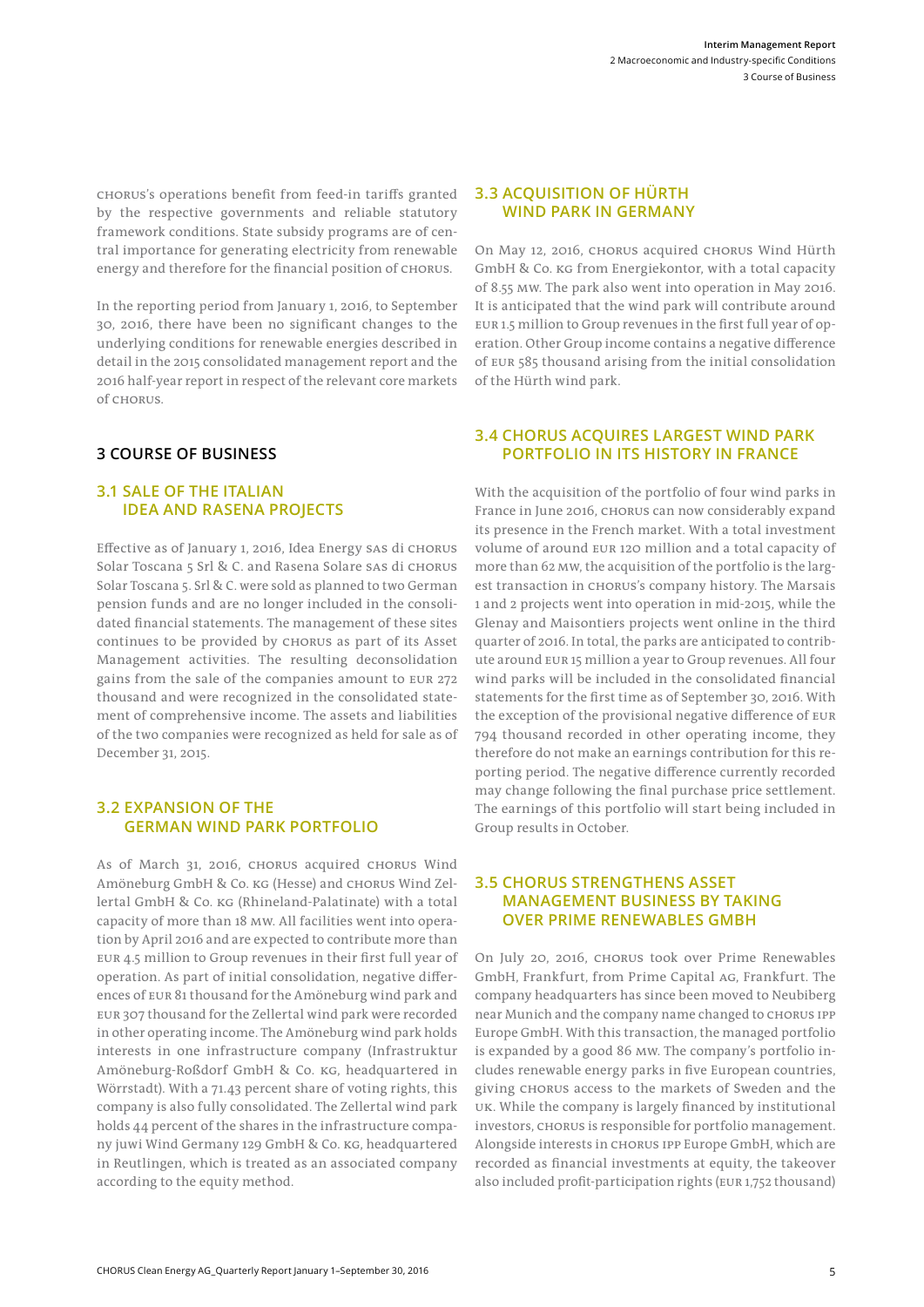and a service agreement relating to portfolio management by CHORUS Clean Energy AG (EUR 6,588 thousand). The profit-participation rights constitute financial instruments in the "available for sale" category. Subsequent measurement will be performed under other comprehensive income and therefore recognized directly in equity. The service agreement is recognized as an intangible asset and amortized over its contractual term.

#### **3.6 MANAGEMENT TAKEOVER AT TWO WIND PARKS IN GERMANY AND SCOTLAND**

With the acquisition of the companies Windpark Breberen GmbH, Gangelt, Lloyd Fonds Energy Commercial Services GmbH, Hamburg, Lloyd Fonds Energie Europa Verwaltungs GmbH, Hamburg, and Lloyd Fonds Energy Management GmbH, Hamburg, CHORUS took over the management of two wind parks in Germany and Scotland from Lloyd Fonds AG, Hamburg, on August 18, 2016. With the exception of Windpark Breberen GmbH, the headquarters of the remaining companies have since been moved to Neubiberg near Munich and they have been renamed as follows: Windpark Lairg Services GmbH, Windpark Lairg Verwaltungs GmbH and Windpark Lairg Management GmbH. With this transaction, the nominal capacity of the total managed portfolio increased by about 25 MW. All management companies are included in the consolidated financial statements as part of full consolidation. This acquisitions are not shown as business combinations within the meaning of IFRS 3, but instead constitute the acquisition of assets. Therefore, no purchase price allocation has been carried out. Any differences between the acquired equity of the companies and the purchase price paid have been allocated to the intangible assets acquired and capitalized (EUR 316 thousand in total). Furthermore, the service agreement for the Breberen wind park was acquired by CHORUS Clean Energy AG as part of the transaction and included in the consolidated financial statements as an intangible asset (EUR 229 thousand). It will be amortized over the corresponding term.

#### **3.7 FURTHER TRANSACTIONS IN THE REPORTING PERIOD**

On June 30, 2016, the remaining 11.4 percent interest in CHORUS CleanTech GmbH & Co. Solarpark Warrenzin KG was acquired, effective as of January 1, 2016. Since then, CHORUS has held all limited partner shares in CHORUS CleanTech GmbH & Co. Solarpark Warrenzin KG.

In the second quarter of 2016, CHORUS CleanTech Portfolio Alpha GmbH was merged with CHORUS Clean Energy AG.

Furthermore, CHORUS acquired the remaining 60 percent interest in CHORUS Clean Energy Verwaltungs GmbH in September 2016. Therefore, CHORUS holds all shares in this company as of the reporting date. Owing to the exercising of management functions, the company was already controlled and fully consolidated. Recognition of minority interests will therefore no longer be made in equity as of September 30, 2016.

On behalf of institutional investors, the Rüdersdorf solar park in Brandenburg with a nominal capacity of 3.3 MW was taken over in July 2016 and the Parey wind park in Saxony-Anhalt with a capacity of 18.8 MW was taken over in September 2016. These transactions strengthen the Asset Management segment.

#### **4 DEVELOPMENT OF SEGMENTS**

How much electricity the solar parks generate is largely dependent on the amount of solar radiation the solar park site receives. Since the shorter days of the winter months result in lower solar radiation, the electricity generation of the solar parks fluctuates with the seasons. For this reason, the electricity generated by the solar park portfolio is greatest during the second and third quarters of the year – during the summer months of the northern hemisphere, with their longer periods of daylight. In contrast to this, the wind parks generally perform best during the first and fourth quarters of the year.

Revenue is primarily dependent on the amount of electricity generated. The output of the solar and wind parks in the first nine months of 2016 totaled 252,155 MWh. 38 percent of the electricity generated is attributable to the solar parks in Germany and 21 percent is attributable to solar parks in Italy. 41 percent of the electricity generated was produced by the wind parks, of which 21 percent from those in Germany, 13 percent in France and 7 percent in Austria.

In Asset Management, revenue was generated from the ongoing management of existing parks in the CHORUS portfolio and from project structuring during the first nine months of 2016. In addition, the managed portfolio has been significantly expanded during the course of the year, particularly due to the takeover of CHORUS IPP Europe GmbH, including the service agreement.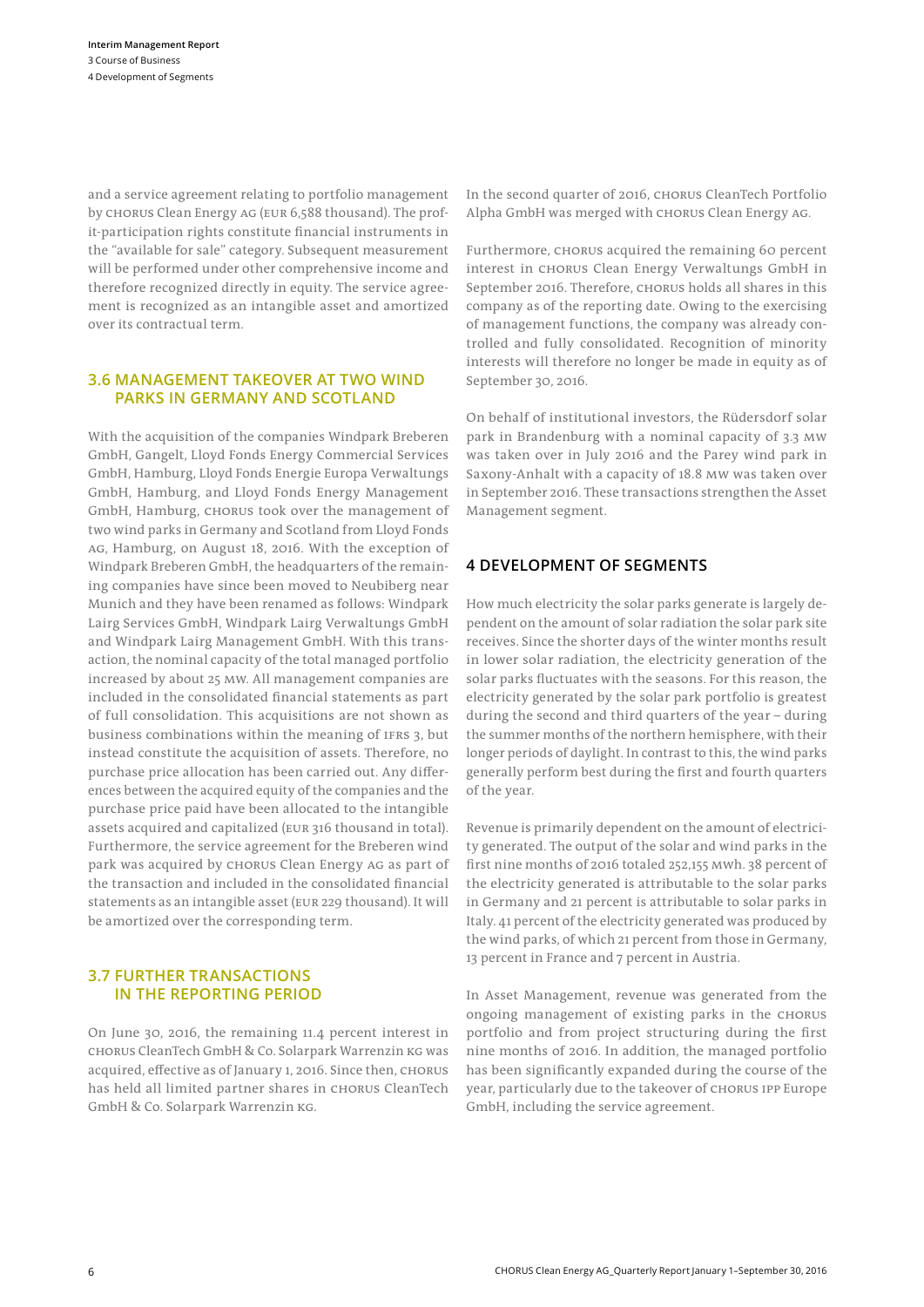#### **5 DESCRIPTION OF THE GROUP'S NET ASSETS, FINANCIAL POSITION AND RESULT OF OPERATIONS**

# **5.1 RESULT OF OPERATIONS**

Revenue remained more or less on a par with the previous year's level at EUR 49,047 thousand (previous year: EUR 48,984 thousand). The slight gain is due to increased revenues connected with the acquisition of wind parks. These have been more or less completely balanced out by less windy weather, the sale of two Italian parks at the start of the year and a decline in revenues from the Asset Management segment. While revenues generated by the solar parks were down 5.7 percent, we recorded a strong increase of 82.8 percent in revenues generated by wind parks. The proportion of our total revenue accounted for by wind parks increased from 8.3 percent to 15.2 percent as compared with the previous year.

Other income mainly contains recharges and income from business combinations, and increased by EUR 2,472 thousand – from EUR 933 thousand in the first nine months of 2015 to EUR 3,405 thousand in the first nine months of 2016. This is particularly due to the recognition of the negative difference from the first-time consolidation of the acquired wind parks, as well as the deconsolidation gains from the sale of the two Italian solar parks at the start of 2016.

Personnel costs increased in the first nine months of 2016 from EUR 1,604 thousand in 2015 to EUR 2,411 thousand, which corresponds to an increase of around 50 percent. This change is attributable to the increased number of employees compared to the previous year, as well as the provisions established on a pro rata basis during the nine-month period for bonus entitlements relating to the financial year as a whole.

Other expenses chiefly comprise the operational costs of solar and wind parks, as well as administration expenses. They amounted to EUR 11,074 thousand as of the end of the third quarter of 2016 (prior-year period: EUR 11,544 thousand). Despite additional operational costs for newly acquired wind parks, operational costs declined overall, which is primarily due to the elimination of the one-off charge caused by the IPO that impacted the 2015 result. The reduction was mainly due to the elimination of costs for the IPO, which impacted the result in 2015. Additionally, operational costs for the existing parks were lower than in the previous year due to decreased electricity generation in the first nine months of 2016. This was countered by operating expenses for the newly acquired wind parks.

Earnings before interest, taxes, depreciation and amortization (EBITDA) amounted to EUR 38,967 thousand in the first nine months of 2016 (9M 2015: EUR 36,769 thousand). The EBITDA margin was 79 percent (9M 2015: 74 percent).

Amortization expenses mainly relate to scheduled amortizations on solar and wind parks and amounted to EUR 18,228 thousand as of the third quarter of 2016 (9M 2015: EUR 16,505 thousand). As a result of the newly acquired facilities, this figure is above the previous year's level.

As a result, the CHORUS Group posted earnings before interest and taxes (EBIT) of EUR 20,739 thousand as of September 30, 2016 (9M 2015: EUR 20,264 thousand), corresponding to an EBIT margin of 42 percent (9M 2015: 41 percent).

The financial result dropped from EUR –5,407 thousand in the first nine months of 2015 to EUR –9,110 thousand in the first nine months of 2016. One key component of the financial result was the recognized finance expenses of EUR 7,565 thousand (9M 2015: EUR 7,033 thousand), which mainly relate to the debt financing of the solar and wind parks and are higher than the previous year as a result of acquisitions. The valuation of interest rate swaps on the cut-off date, which led to a non-cash interest expense of EUR 1,831 thousand, played a major role in the significant decrease in the financial result as compared to the previous year. In the previous year, the interest rate swaps had a positive effect for CHORUS, with interest income of EUR 1,493 thousand.

The EBT margin for the first nine months of 2016 was 24 percent (9M 2015: 30 percent) with earnings before taxes (EBT) of EUR 11,629 thousand (9M 2015: EUR 14,857 thousand). The decrease of EUR 3,228 thousand as compared with the previous year was largely due to the effects of the interest rate swap valuation described above (EUR –3,324 thousand).

Income tax expenses of EUR 3,289 thousand were recognized in the first nine months of 2016 as compared to EUR 4,881 thousand in the previous year.

The net result for the first nine months of 2016 was EUR 8,340 thousand (9M 2015: EUR 9,976 thousand), which corresponds to a margin of 17 percent (9M 2015: 20 percent).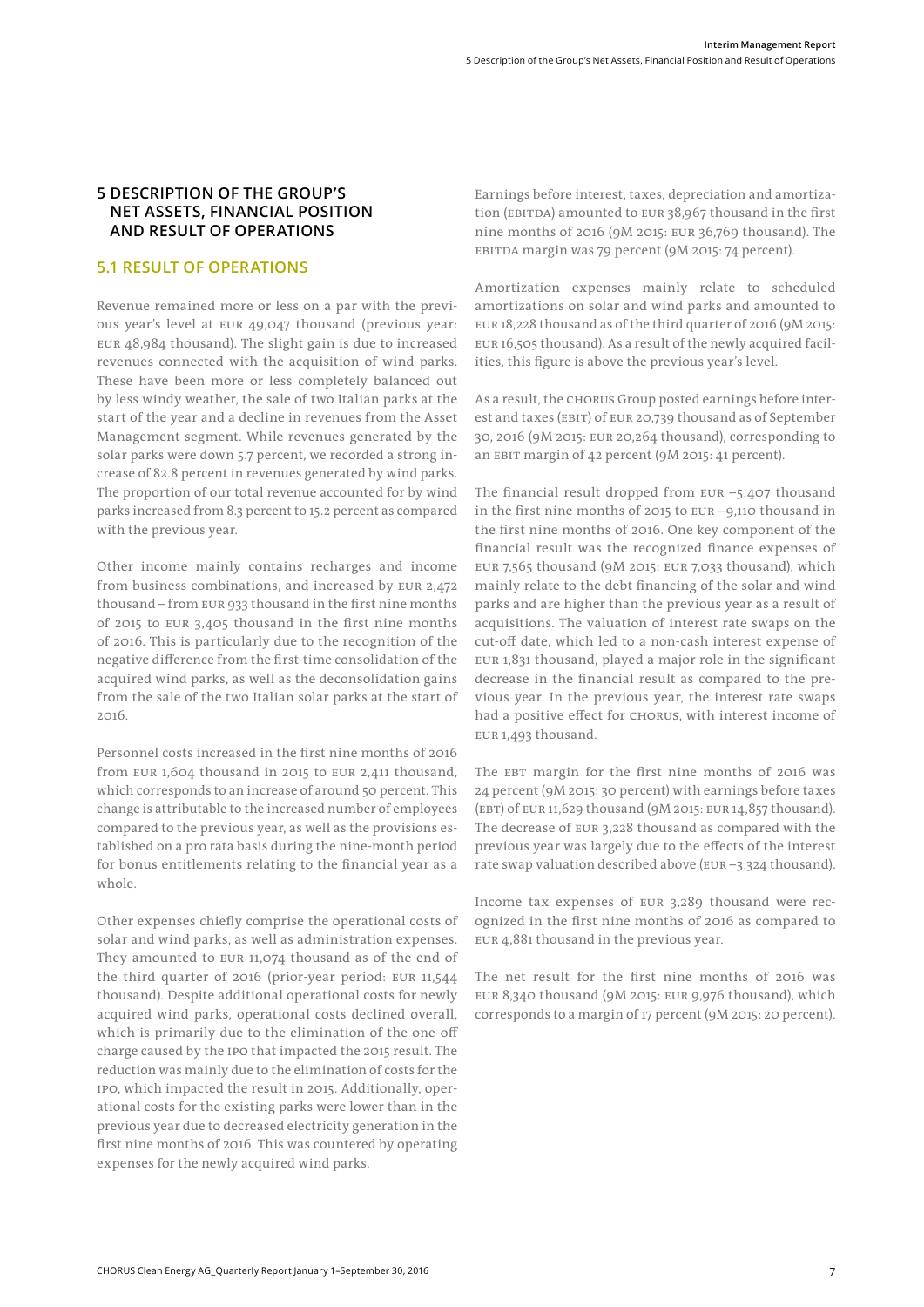Total comprehensive income of EUR 8,329 thousand (9M 2015: EUR 10,500 thousand) comprises other comprehensive income of EUR –11 thousand (9M 2015: EUR 524 thousand) alongside the surplus for the reporting period. This resulted from the change in market value for financial assets available for sale after taxes.

Earnings per share amount to EUR 0.30 in the reporting period (9M 2015: EUR 0.57). Since the earnings per share for both years refer to a different number of ordinary shares outstanding (2016: 27,704,950 shares; 2015: 17,448,539 shares), the data is not directly comparable.

# **5.2 NET ASSETS**

The equity attributable to the owners of CHORUS Clean Energy AG increased by EUR 3,344 thousand – from EUR 230,324 thousand as of December 31, 2015, to EUR 233,668 thousand as of September 30, 2016. This increase is primarily due to the fact that the recorded net result for the period, of EUR 8,340 thousand, considerably exceeds the dividend payout in the second quarter of 2016 (EUR 4,987 thousand). Driven by the increase in total assets, the equity ratio thus amounted to 31 percent (38 percent as of December 31, 2015).

Non-current assets totaled EUR 672,362 thousand as of September 30, 2016, and therefore were 44 percent higher than as of December 31, 2015 (EUR 467,214 thousand).

Intangible assets and goodwill rose considerably (EUR 79,422 thousand) from EUR 170,642 thousand to EUR 250,064 thousand. This increase relates primarily to additions to intangible assets as part of business combinations (EUR 79,976 thousand), as well as acquired agreements and other project rights (EUR 7,133 thousand), and is counteracted by scheduled amortization, particularly in relation to beneficial project rights, of EUR 7,263 thousand.

Property, plant and equipment increased by EUR 125,099 thousand from EUR 273,147 thousand to EUR 398,246 thousand. This rise of 46 percent is primarily due to the acquisition of wind parks (EUR 118,994 thousand) and the addition of the wind parks following initial consolidation (EUR 11,213 thousand). This was countered by a reduction in property, plant and equipment due to depreciation and amortization.

Current assets amounted to EUR 78,125 thousand as of September 30, 2016, and therefore were EUR 63,831 thousand lower than on December 31, 2015 (EUR 141,956 thousand).

Trade receivables increased by EUR 3,973 thousand. This increase was largely due to typical seasonal fluctuations, particularly in the solar parks, as well as the acquisition of the new companies. Current financial and non-financial assets increased by EUR 1,429 thousand, which was mainly due to the increase in receivables vis–à–vis the tax authorities.

Liquid funds decreased by EUR 64,438 thousand – from EUR 114,728 thousand as of December 31, 2015, to EUR 50,290 thousand as of September 30, 2016, which is primarily attributable to the investments made during the reporting period. For more information about this decrease, please refer to the Notes to the Financial Position.

Assets held for sale are no longer listed as of September 30, 2016, due to the sale of the solar parks affected.

The rise in non-current liabilities from EUR 324,135 thousand as of December 31, 2015, to EUR 440,694 thousand as of September 30, 2016, is due chiefly to the increase in non-current financial liabilities. This resulted from the project financing at market conditions related to the purchases of the wind parks. Additionally, upon completion of the Zagersdorf, Amöneburg, Zellertal and Hürth wind parks, the loans for the parks had already been paid out in full. The increase of EUR 116,559 thousand corresponds to 36 percent. Noncurrent provisions for dismantling costs also increased by EUR 6,135 thousand as compared with the end of 2015 due to the acquisitions and interest rate development.

As at September 30, 2016, the Group had non-current bank loans and lease liabilities as well as obligations from derivatives transactions of EUR 398,702 thousand (December 31, 2015: EUR 312,894 thousand). All loan agreements are nonrecourse loans, meaning that the liability is limited to the parks. The increase in loans is mainly due to the acquisition of the wind parks and the further provision of project financing for projects still under construction. Counter to this was the reduction in liabilities due to repayments and the sale of the Italian solar parks. The obligations from derivatives transactions increased by EUR 1,898 thousand – from EUR 7,775 thousand to EUR 9,673 thousand – as a result of remeasurement at the reporting date.

Current liabilities increased by EUR 21,425 thousand, or 25 percent, from EUR 54,700 thousand to EUR 76,125 thousand. This increase mainly results from the growth in trade payables due to the company acquisitions and is counteracted by a fall in liabilities in connection with assets held for sale.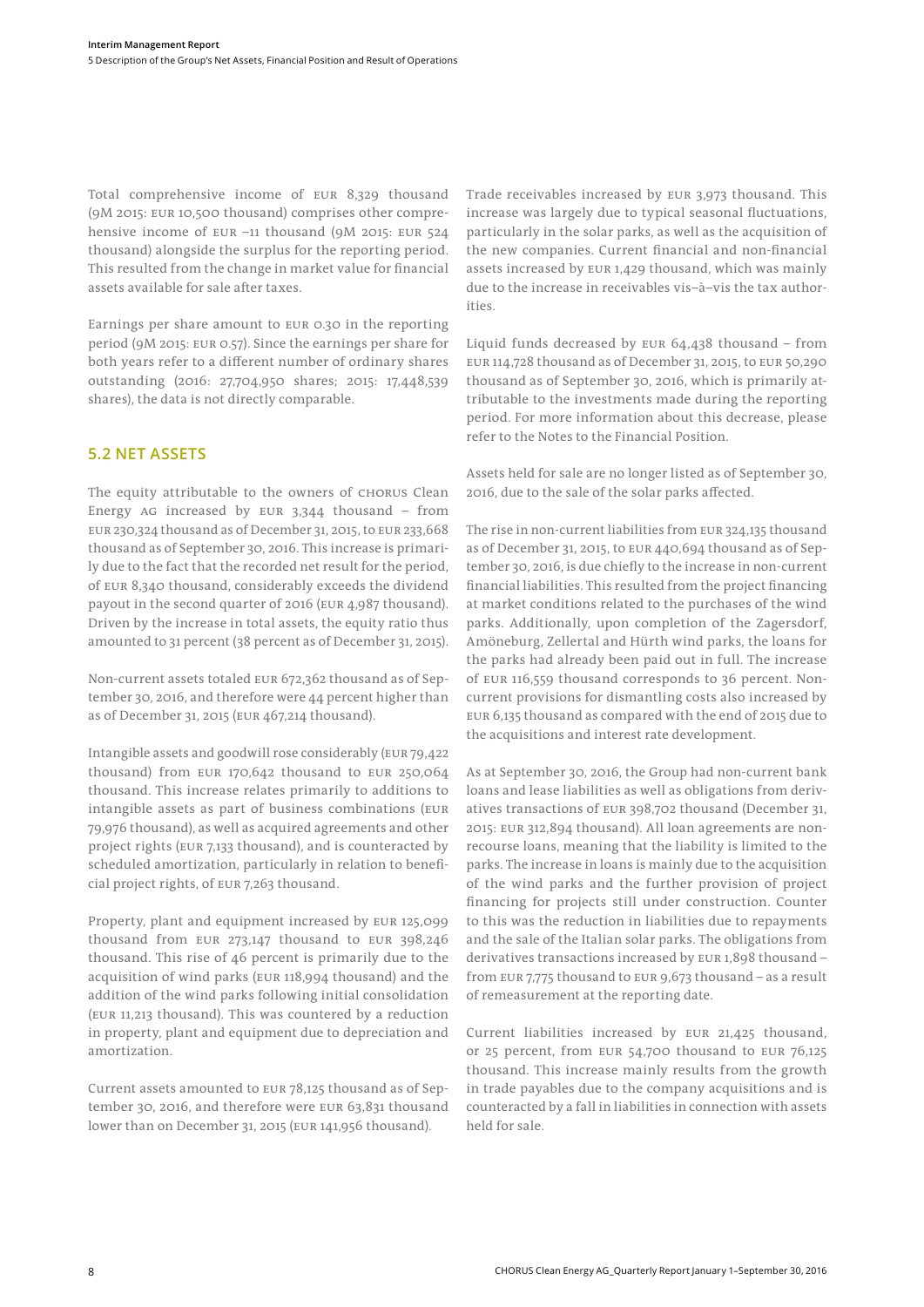Total assets amounted to EUR 750,487 thousand as of September 30, 2016, and were therefore 23 percent higher than on December 31, 2015 (EUR 609,170 thousand).

# **5.3 FINANCIAL POSITION**

The change in cash and cash equivalents amounted to EUR –68,627 thousand in the reporting period (9M 2015: EUR 791 thousand) and comprised the following elements:

In the first nine months of 2016, CHORUS generated a significant cash flow from its operating activities of EUR 36,084 thousand (9M 2015: EUR 32,574 thousand) that is mainly attributable to the operation of solar and wind parks. As a result of the acquisitions and the elimination of costs for the IPO, operative cash flow was significantly up on the previous year.

The cash flow from investment activities of EUR  $-72,827$ thousand (9M 2015: EUR –3,987 thousand) primarily relates to the acquisition of subsidiaries. In total, liquid funds of EUR 54,801 thousand were invested in the wind park portfolio in France and the Amöneburg, Zellertal and Hürth projects in Germany. Investments in property, plant and equipment and in intangible assets amounted to EUR 14,365 thousand in the reporting period (9M 2015: EUR 69 thousand). Investments of EUR 8,906 thousand were also made in financial assets. These mainly relate to the acquisition of CHORUS IPP Europe GmbH and the agreements acquired under the scope of this transaction. This was countered by the sale in the first half of 2015 of the acquired and temporarily held 35 percent stake in a wind park's limited partnership and a shareholder loan, which had a positive effect on the cash flow from investment activities (EUR 3,890 thousand). A cash inflow of EUR 1,312 thousand resulted from the sale of the Italian solar parks.

The cash flow from financing activities totaled  $EUR - 31,885$ thousand (9M 2015: EUR –27,795 thousand) and is mainly related to repayments and interest payments made on existing loans and liabilities from finance leases. Counter to this, liquid funds of EUR 6,231 thousand were paid out in the first nine months of 2016 for plants under construction under the terms of the completed project financing. This figure also reflects dividend payments made to the shareholders of CHORUS Clean Energy AG in the amount of EUR 4,987 thousand.

CHORUS was able to meet all of its payment obligations on schedule.

#### **6 EVENTS AFTER THE REPORTING DATE**

With the registration of the capital increase at majority shareholder Capital Stage AG, the CEO of CHORUS was appointed to the Management Board of Capital Stage AG as COO. He therefore stepped down from the Management Board of CHORUS on October 19, 2016. At the same time, Management Board member Heinz Jarothe announced that he will be stepping down for personal reasons as of the end of the year. Therefore, the future Management Board of CHORUS Clean Energy AG will comprise Helmut Horst and Karsten Mieth. Supervisory Board members Peter Heidecker and Christine Scheel have stepped down from their positions at CHORUS and have moved to the Supervisory Board of Capital Stage AG with immediate effect. With the entry in the commercial register dated November 16, 2016, the Supervisory Board of CHORUS Clean Energy AG comprises the existing member Dr. Heinrich Riederer and two members of the Management Board of Capital Stage AG: Holger Götze and Dr. Christoph Husmann.

CHORUS is not aware of any other events after the reporting date that would have impacted on its performance.

#### **7 OPPORTUNITIES AND RISK REPORT**

As of September 30, 2016, CHORUS maintained an appropriate risk management system in view of the Group's size and operating activities. The existing structures ensure the timely recognition of relevant opportunities and risks. CHORUS is constantly improving the established processes of its risk management system to meet the increased requirements following its IPO. Currently, the Management Board of CHORUS Clean Energy AG is not aware of any risks that would endanger the Company's continued existence.

For further details, please see the 2015 Annual Report, which contains a detailed description of the Group's opportunities and risks as well as its risk management system. No notable changes have occurred in the interim.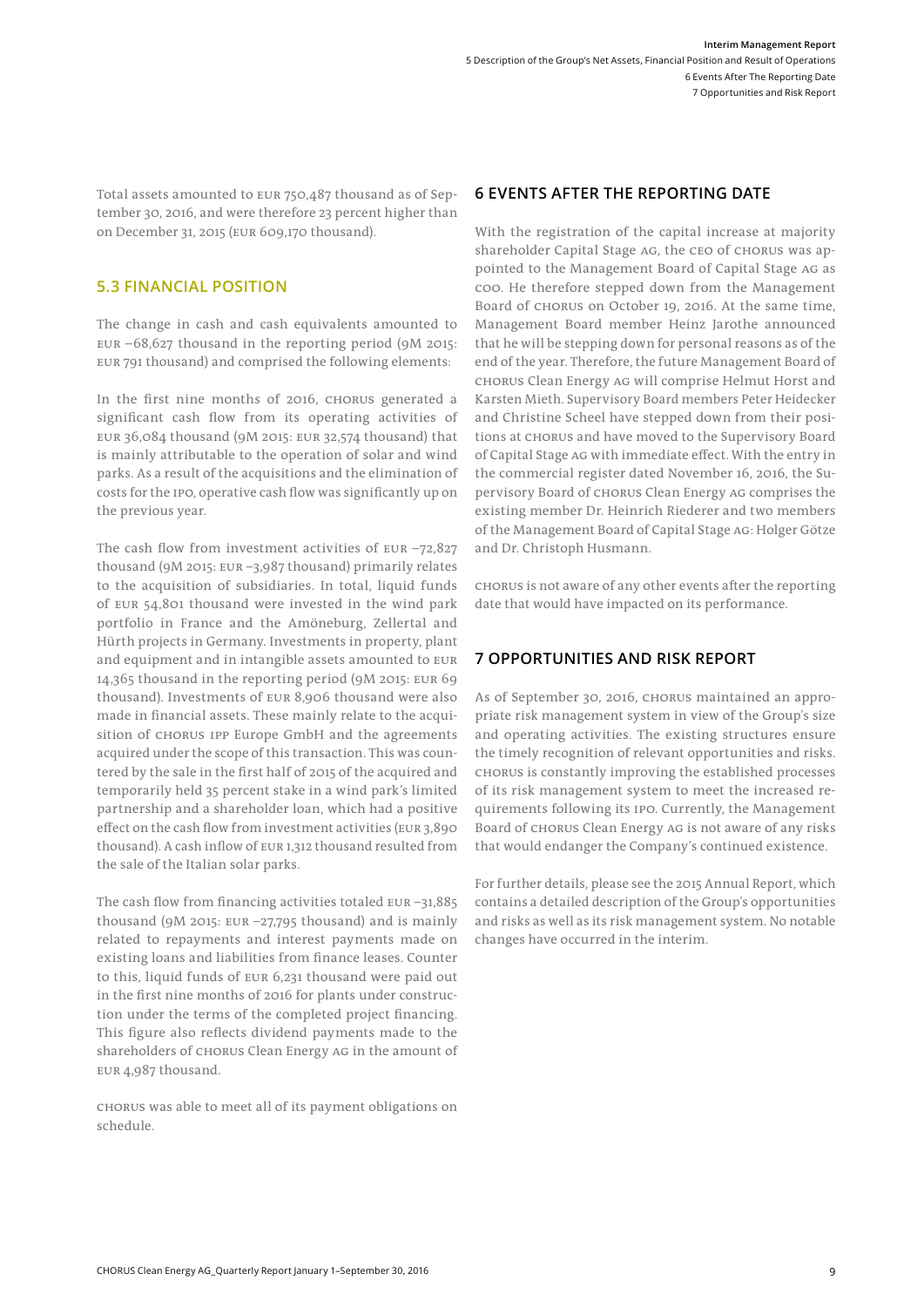#### **8 OUTLOOK REPORT**

#### **8.1 MODERATE GROWTH IN THE GLOBAL ECONOMY**

In light of the continued uncertainty, the IMF forecasts only slight growth in economic activity in 2017. Altogether, the IMF projects growth in 2017 of 3.4 percent (2016: 3.1 percent). For Europe, the IMF even forecasts a slight weakening of economic development from 1.7 percent this year down to 1.5 percent. According to the forecasts of the IMF, the German economy is also expected to grow more slowly in the coming year at 1.4 percent (2016: 1.7 percent).

This means that the growth rates in the coming year will likely remain modest, and in Europe even possibly weaken slightly. As a result, the central banks see no significant reasons to adjust the current course of an expansive monetary policy for the beginning of 2017.

The upturn in the US economy expected in 2017 by the IMF could help the US dollar strengthen once again with respect to the euro. The most recent drops in the value of the US dollar in relation to the euro stemming from the results of the US presidential election are not expected to be long-term effects. Nevertheless, uncertainties regarding the future economic policy direction of the United States remain under the new president, Donald Trump.

#### **9 RENEWABLE ENERGY REMAINS A WORLDWIDE MEGATREND**

The expansion of renewable energies continues to go from strength to strength around the world, the aim being to achieve secure, sustainable and climate-friendly energy supply.

Various international treaties as well as national expansion targets provide a framework for the further development of renewable energies. In the EU, for example, 27 percent of total energy consumed should stem from renewable sources by 2030. Sustainable and climate-friendly energy policies are also gaining ground in emerging nations and NICs.

Solar Power Europe (SPE), the successor of the European Photovoltaic Industry Association (EPIA), expects that overall global photovoltaic generation capacity will increase sharply over the next few years. In its "optimistic scenario", SPE anticipates that global generation capacity will climb to 540 GW by 2019. In its "pessimistic scenario", it predicts that this figure will rise to just under 400 GW.

The wind power sector will also witness significant expansion over the next few years.

According to the forecast of the Global Wind Energy Council (Global Wind Energy Outlook 2016), generation capacity in the wind energy sector may have already exceeded 2,000 GW by 2030, meaning it would be responsible for some 20 percent of global electricity generation. In 2015, global installed capacity in the wind power sector totalled around 433 GW; during 2016, this number may have increased by some 60 GW based on the expectations of the Global Wind Energy Council.

#### **9.1 OUTLOOK FOR CHORUS**

For the current fiscal year, CHORUS expects to see moderate growth in revenue, EBITDA and EBIT, although this will mainly be reflected in the electricity generated from the wind energy segment. Since the consolidation of the newly acquired companies will take place during the year, the results in the coming fiscal year will be higher than for 2016. In the fourth quarter of the current fiscal year, earnings will be depressed by expenses incurred in connection with the takeover of the company by Capital Stage AG, Hamburg.

For further details on the outlook report, please see the information in the 2015 Annual Report, which can be found on the CHORUS website in the Investor Relations section.

Building on the positive performance from the 2015 fiscal year, the CHORUS Group has remained on a solid course through the first nine months of 2016. In an overall economic environment that remains challenging, we hold a positive assessment of the development of the fiscal year 2016 so far and the economic situation of the CHORUS Group.

With the strategic purchases of the new wind parks, CHORUS was able to further enhance its already robust market position, particularly in the field of energy generation. With the acquisition of the French wind park portfolio in particular, most of the funds arising from the IPO in October 2015 have been invested. Due to the time of consolidation, the positive effects from the acquisitions will be particularly visible in the Group from 2017 onwards. Together with the investments in Asset Management, we believe that CHORUS is on track for further growth in line with predictions.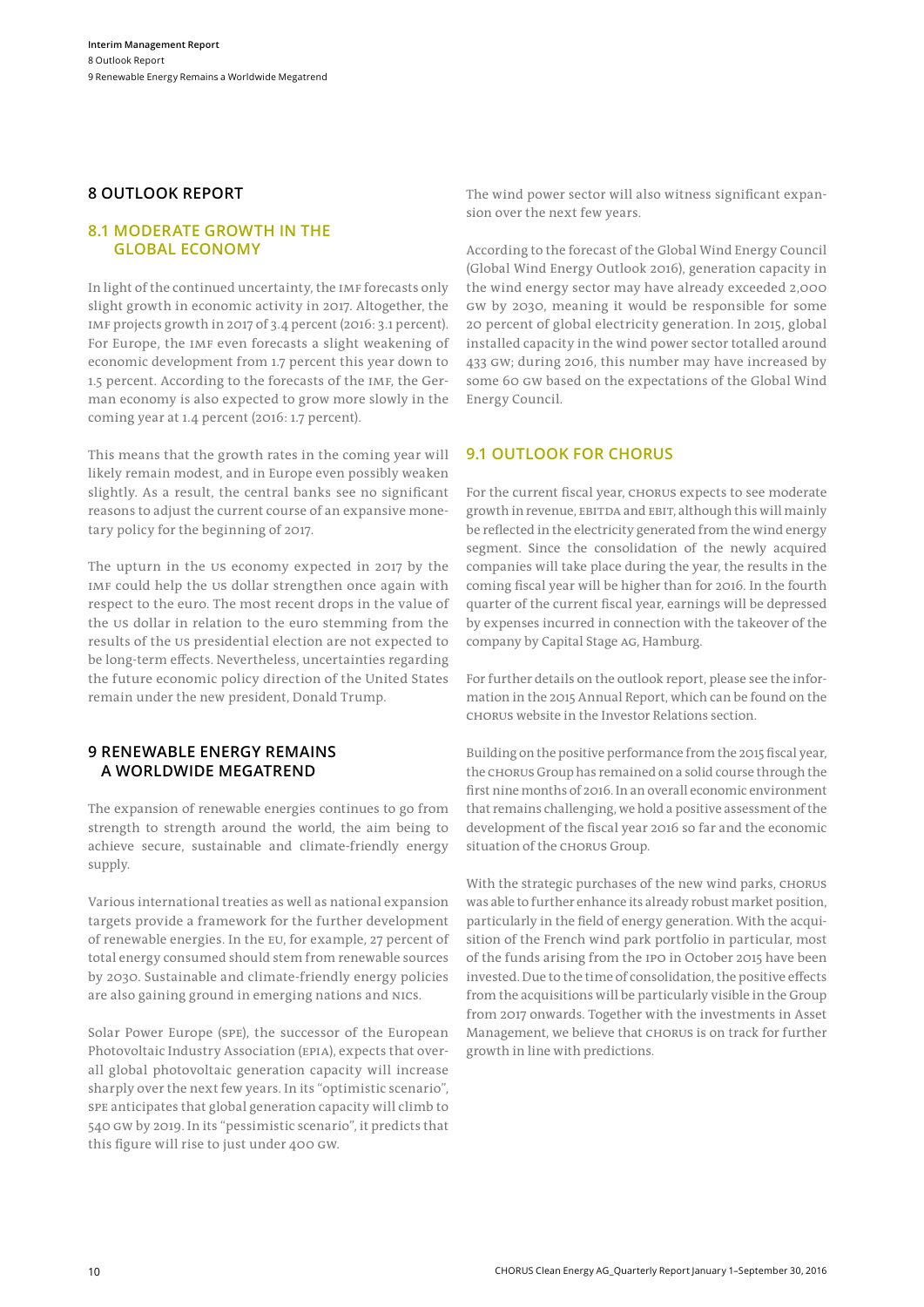#### **10 OTHER NOTES**

#### **10.1 EMPLOYEES**

The number of employees at the CHORUS Group rose in the first nine months of the 2016 fiscal year. As at September 30, 2016, 36 employees were working in management and administration at CHORUS AG in Neubiberg in addition to three apprentices. Compared to the previous year (31 employees as of September 30, 2015), this figure rose by five employees, or 18 percent.

This growth is mainly due to the successful management of the Company, the expected growth resulting from the capital market activities and the overall positive business development.

#### **10.2 DIVIDEND**

The Annual General Meeting on June 22, 2016, agreed to the payout of a dividend of EUR 0.18 per share, resulting in a total payment of EUR 4,987 thousand. The dividend is tax-free pursuant to Section 27 (1) of the KStG. According to the resolution of the Annual General Meeting, the balance sheet profit for the 2015 financial year was used to pay the dividends. The payment of cash dividends occurred as planned on June 23, 2016.

#### **10.3 DISCLOSURE OBLIGATIONS**

Disclosures pursuant to Section 21 (1) or (1a) of the WpHG can be read on the Group's website at http://www.chorus.de/en/ investor-relations/news/voting-rights-notifications/.

# **10.4 TAKEOVER BY CAPITAL STAGE AG**

On May 30, 2016, Capital Stage AG, Hamburg, decided to tender a share exchange offer to the shareholders of CHORUS Clean Energy AG. The acceptance period for this offer (including the extended deadline) ended on October 5, 2016. Since the expiry of the acceptance period on this date, Capital Stage AG has held 94.42 percent of CHORUS shares and is therefore the majority shareholder. As before, the remaining shares are in free float. The takeover offer was accepted by the CHORUS shareholders with an overwhelming majority. The combined company will be one of the leading independent operators of solar and wind parks in Europe.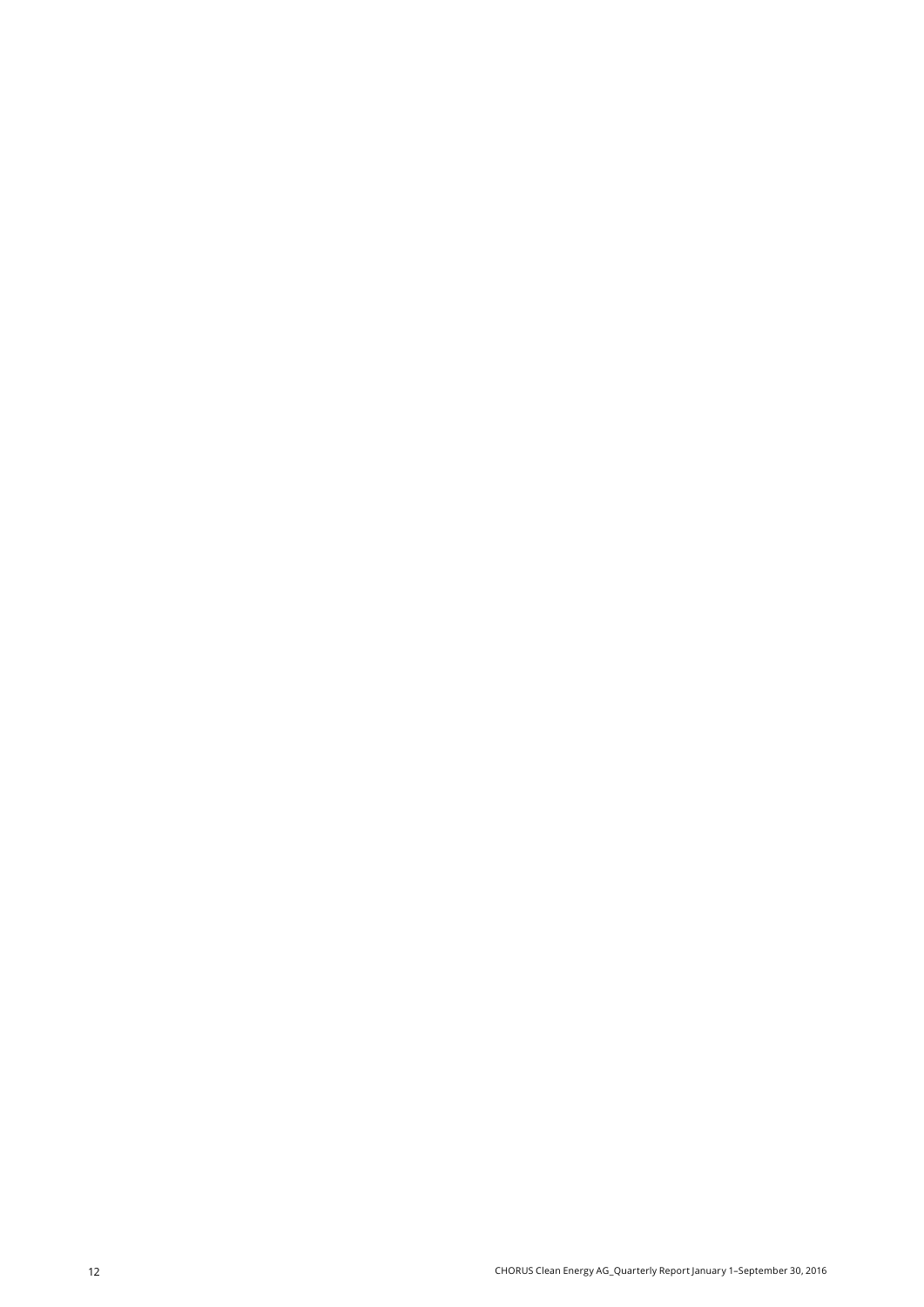# **CONDENSED CONSOLIDATED INTERIM FINANCIAL STATEMENTS**

# **CONSOLIDATED STATEMENT OF COMPREHENSIVE INCOME**

**FOR THE PERIOD FROM JANUARY 1 TO SEPTEMBER 30, 2016**

|                                                                            | 9M 2016   | 9M 2015   | Q3 2016      | Q3 2015   |
|----------------------------------------------------------------------------|-----------|-----------|--------------|-----------|
| in EUR thousands                                                           |           |           |              |           |
| Revenue                                                                    | 49,047    | 48,984    | 19,602       | 18,129    |
| Other income                                                               | 3,405     | 933       | 1,288        | 406       |
| Personnel costs                                                            | $-2,411$  | $-1,604$  | $-1,176$     | $-584$    |
| Other expenses                                                             | $-11,074$ | $-11,544$ | $-4,299$     | $-3,469$  |
| Earnings before interest, taxes,<br>depreciation and amortization (EBITDA) | 38,967    | 36,769    | 15,415       | 14,482    |
| Depreciation and amortization                                              | $-18,228$ | $-16,505$ | $-6,432$     | $-5,565$  |
| Earnings before interest and taxes (EBIT)                                  | 20,739    | 20,264    | 8,983        | 8,917     |
| Result for financial investments at equity                                 | 0         | $\Omega$  | $-15$        | $\Omega$  |
| Financial income                                                           | 286       | 133       | 29           | 42        |
| Financial expenses                                                         | $-7,565$  | $-7,033$  | $-2,642$     | $-2,285$  |
| Result from the measurement of interest rate swaps                         | $-1,831$  | 1,493     | $-23$        | $-525$    |
| Financial result                                                           | $-9,110$  | $-5,407$  | $-2,651$     | $-2,768$  |
| Earnings before taxes (EBT)                                                | 11,629    | 14,857    | 6,332        | 6,149     |
| Income taxes                                                               | $-3,289$  | $-4,881$  | $-2,052$     | $-1,815$  |
| Result for the reporting period                                            | 8,340     | 9,976     | 4,280        | 4,334     |
| Other comprehensive income                                                 |           |           |              |           |
| Items that will be reclassified to profit or loss in the future            |           |           |              |           |
| Change in market value for financial assets available for sale             | $-15$     | 704       | -3           | 313       |
| Tax effect                                                                 | 4         | $-180$    | $\mathbf{1}$ | $-80$     |
| Other comprehensive income after taxes                                     | $-11$     | 524       | -2           | 233       |
| Total comprehensive income                                                 | 8,329     | 10,500    | 4,278        | 4,567     |
|                                                                            |           |           |              |           |
| Result for the reporting period                                            | 8,340     | 9,976     | 4,280        | 4,334     |
| Attributable to the owners of CHORUS Clean Energy AG                       | 8,342     | 9,976     | 4,280        | 4,334     |
| Non-controlling interests                                                  | $-2$      | $\bigcap$ | 0            | $\bigcap$ |
| Total comprehensive income                                                 | 8,329     | 10,500    | 4,278        | 4,567     |
| Attributable to the owners of CHORUS Clean Energy AG                       | 8,331     | 10,500    | 4,278        | 4,567     |
| Non-controlling interests                                                  | $-2$      | $\Omega$  | 0            | $\circ$   |
|                                                                            |           |           |              |           |
| Earnings per share (EUR)                                                   |           |           |              |           |
| Basic earnings per share (EUR)                                             | 0.30      | 0.57      | 0.15         | 0.25      |
| Diluted earnings per share (EUR)                                           | 0.30      | 0.57      | 0.15         | 0.25      |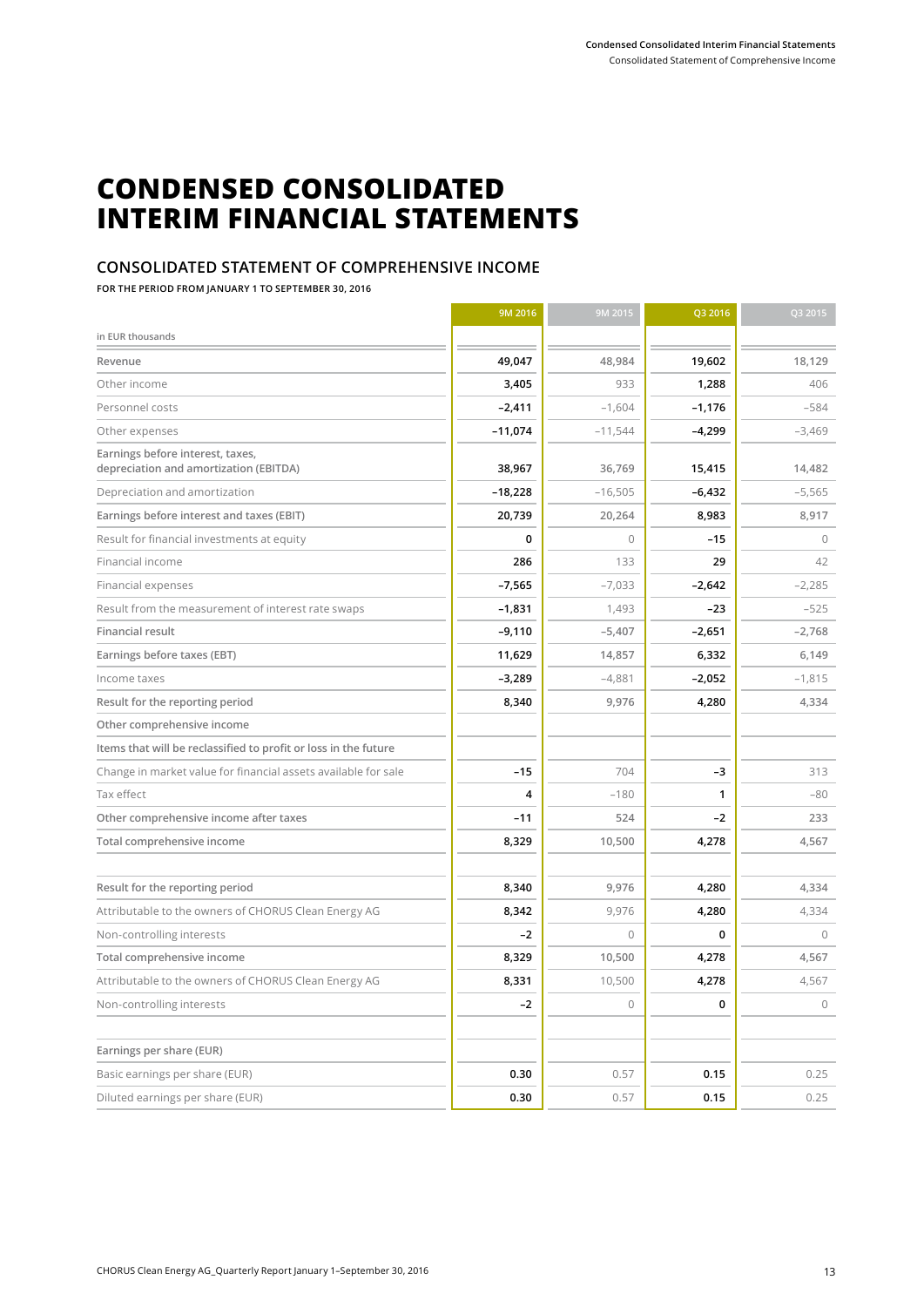# **CONSOLIDATED STATEMENTS OF FINANCIAL POSITION**

**AS OF SEPTEMBER 30, 2016**

| <b>ASSETS</b>                        | September 30, 2016 | December 31, 2015 |
|--------------------------------------|--------------------|-------------------|
| in EUR thousands                     |                    |                   |
| A) Non-current assets                | 672,362            | 467,214           |
| Intangible assets and goodwill       | 250,064            | 170,642           |
| Property, plant and equipment        | 398,246            | 273,147           |
| Financial investments at equity      | 752                | 585               |
| Non-current financial assets         | 7,631              | 5,761             |
| Deferred tax assets                  | 15,669             | 17,079            |
|                                      |                    |                   |
| <b>B)</b> Current assets             | 78,125             | 141,956           |
| Trade receivables                    | 12,596             | 8,623             |
| Income tax receivables               | 451                | 407               |
| Current financial assets             | 1,133              | 4,827             |
| Current non-financial assets         | 13,655             | 8,532             |
| Liquid funds:                        | 50,290             | 114,728           |
| Cash and cash equivalents            | 32,401             | 101,028           |
| Restricted cash and cash equivalents | 17,889             | 13,700            |
| Assets held for sale                 | 0                  | 4,839             |
|                                      |                    |                   |
| <b>Total assets</b>                  | 750,487            | 609,170           |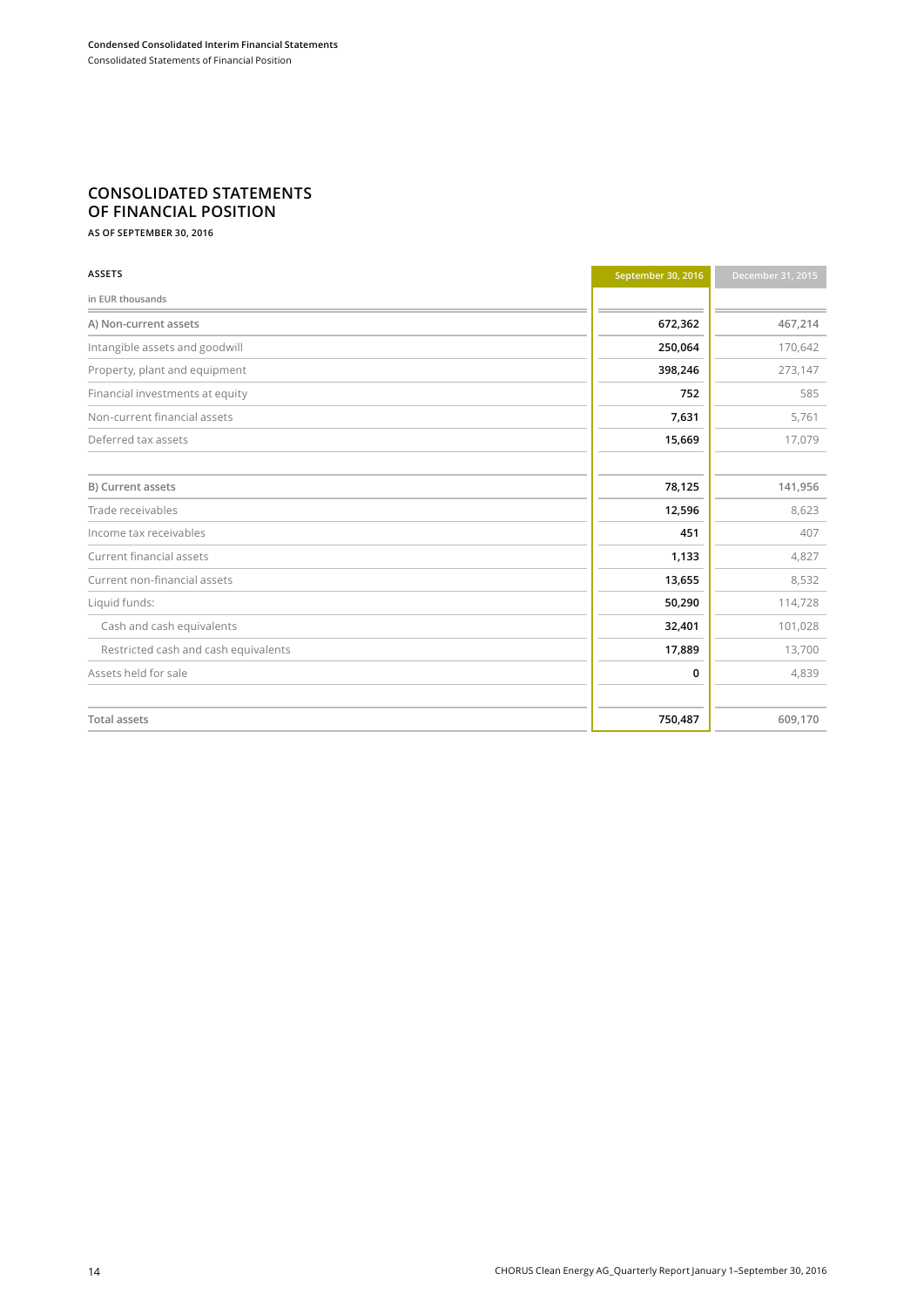#### **Condensed Consolidated Interim Financial Statements** Consolidated Statements of Financial Position Consolidated Cash Flow Statement

| <b>EQUITY AND LIABILITIES</b>                               | September 30, 2016 | December 31, 2015 |
|-------------------------------------------------------------|--------------------|-------------------|
| in EUR thousands                                            |                    |                   |
| A) Total equity                                             | 233,668            | 230,335           |
| Share capital                                               | 27,705             | 27,705            |
| Capital reserve                                             | 190,700            | 190,700           |
| Accumulated other comprehensive income                      | 732                | 743               |
| Retained earnings                                           | 14,531             | 11,176            |
| Equity attributable to the owners of CHORUS Clean Energy AG | 233,668            | 230,324           |
| Equity attributable to non-controlling interests            | 0                  | 11                |
| B) Non-current liabilities                                  | 440,694            | 324,135           |
| Liabilities to limited partners                             | 4,413              | 4,368             |
| Non-current provisions                                      | 10,915             | 4,780             |
| Non-current financial liabilities                           | 398,702            | 312,894           |
| Non-current accruals                                        | 836                | $\circ$           |
| Deferred tax liabilities                                    | 25,828             | 2,093             |
| C) Current liabilities                                      | 76,125             | 54,700            |
| Current provisions                                          | 1,064              | 200               |
| Trade payables                                              | 16,555             | 10,560            |
| Income taxes payable                                        | 2,798              | 4,177             |
| Current financial liabilities                               | 53,090             | 34,840            |
| Other current liabilities                                   | 2,121              | 1,681             |
| Deferred income                                             | 498                | 245               |
| Liabilities relating to assets held for sale                | 0                  | 2,998             |
| <b>Total equity and liabilities</b>                         | 750,487            | 609,170           |

# **CONSOLIDATED CASH FLOW STATEMENT**

**FOR THE PERIOD FROM JANUARY 1 TO SEPTEMBER 30, 2016** 

|                                                      | 9M 2016   | 9M 2015   |
|------------------------------------------------------|-----------|-----------|
| in EUR thousands                                     |           |           |
| Result for the reporting period                      | 8,340     | 9,976     |
| Net cash flow from operating activities              | 36,084    | 32,574    |
| Cash used in investing activities                    | $-72,827$ | $-3,987$  |
| Cash used in financing activities                    | $-31,885$ | $-27,795$ |
| Cash and cash equivalents at the start of the period | 101,028   | 21,199    |
| Cash and cash equivalents at the end of the period   | 32,401    | 21,990    |
| Net change in cash and cash equivalents              | $-68,627$ | 791       |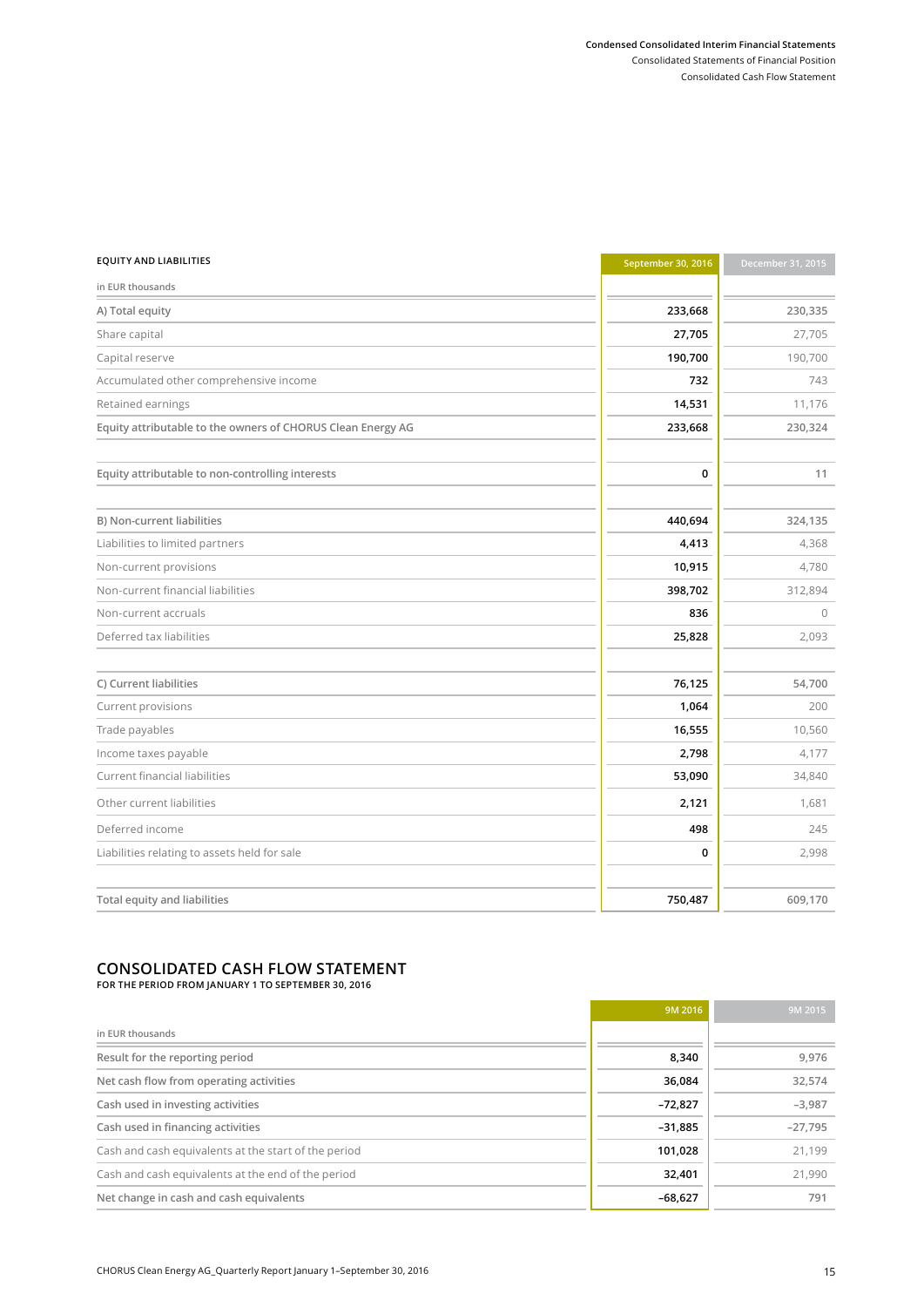#### **CONSOLIDATED STATEMENT OF CHANGES IN EQUITY AS OF SEPTEMBER 30, 2016**

|                                                     |               | Attributable to the owners of CHORUS Clean Energy AG |                    |                          |  |
|-----------------------------------------------------|---------------|------------------------------------------------------|--------------------|--------------------------|--|
|                                                     | Share capital | Capital reserve                                      | Fair value reserve | <b>Retained earnings</b> |  |
| in EUR thousands                                    |               |                                                      |                    |                          |  |
| As of January 1, 2016                               | 27,705        | 190,700                                              | 743                | 11,176                   |  |
| Total comprehensive income for the reporting period |               |                                                      |                    |                          |  |
| Result for the reporting period                     |               |                                                      |                    | 8,342                    |  |
| Other comprehensive income                          |               |                                                      | $-11$              |                          |  |
| Total comprehensive income                          |               | -                                                    | $-11$              | 8,342                    |  |
|                                                     |               |                                                      |                    |                          |  |
| Transactions with the Company's owners              |               |                                                      |                    |                          |  |
| Receipts and expenditures                           |               |                                                      |                    |                          |  |
| Payment of dividends                                |               |                                                      |                    | $-4,987$                 |  |
| Total receipts and expenditures                     |               | -                                                    |                    | $-4,987$                 |  |
|                                                     |               |                                                      |                    |                          |  |
| Transactions with non-controlling interests         |               |                                                      |                    |                          |  |
| Receipts and expenditures                           |               |                                                      |                    |                          |  |
| Acquisition of non-controlling interests            |               |                                                      |                    |                          |  |
| Total receipts and expenditures                     |               |                                                      |                    | $\overline{\phantom{a}}$ |  |
| <b>Total transactions</b>                           |               |                                                      |                    | $-4,987$                 |  |
| As of September 30, 2016                            | 27,705        | 190,700                                              | 732                | 14,531                   |  |

#### **AS OF SEPTEMBER 30, 2015**

|                                                     |                          | Attributable to the owners of CHORUS Clean Energy AG |                    |                          |
|-----------------------------------------------------|--------------------------|------------------------------------------------------|--------------------|--------------------------|
|                                                     | Share capita             | <b>Capital reserve</b>                               | Fair value reserve | <b>Retained earnings</b> |
| in EUR thousands                                    |                          |                                                      |                    |                          |
| As of January 1, 2015                               | 50                       |                                                      |                    | 2,269                    |
| Total comprehensive income for the reporting period |                          |                                                      |                    |                          |
| Profit (loss) for the year                          |                          |                                                      |                    | 9,976                    |
| Other comprehensive income                          |                          |                                                      | 524                |                          |
| Total comprehensive income                          |                          |                                                      | 524                | 9,976                    |
|                                                     |                          |                                                      |                    |                          |
| Transactions with the Company's owners              |                          |                                                      |                    |                          |
| Other changes                                       |                          |                                                      |                    |                          |
| Reclassification after entry in commercial register | 17,399                   | 104,103                                              |                    |                          |
| Equity procurement costs, net                       | $\overline{\phantom{a}}$ | $-440$                                               |                    |                          |
| Other changes                                       |                          |                                                      |                    | $\overline{\phantom{a}}$ |
| Total other changes                                 | 17,399                   | 103,663                                              |                    | $\overline{\phantom{a}}$ |
| Total transactions with the Company's owners        | 17,399                   | 103,663                                              |                    |                          |
| As of September 30, 2015                            | 17,449                   | 103,663                                              | 524                | 12,245                   |
|                                                     |                          |                                                      |                    |                          |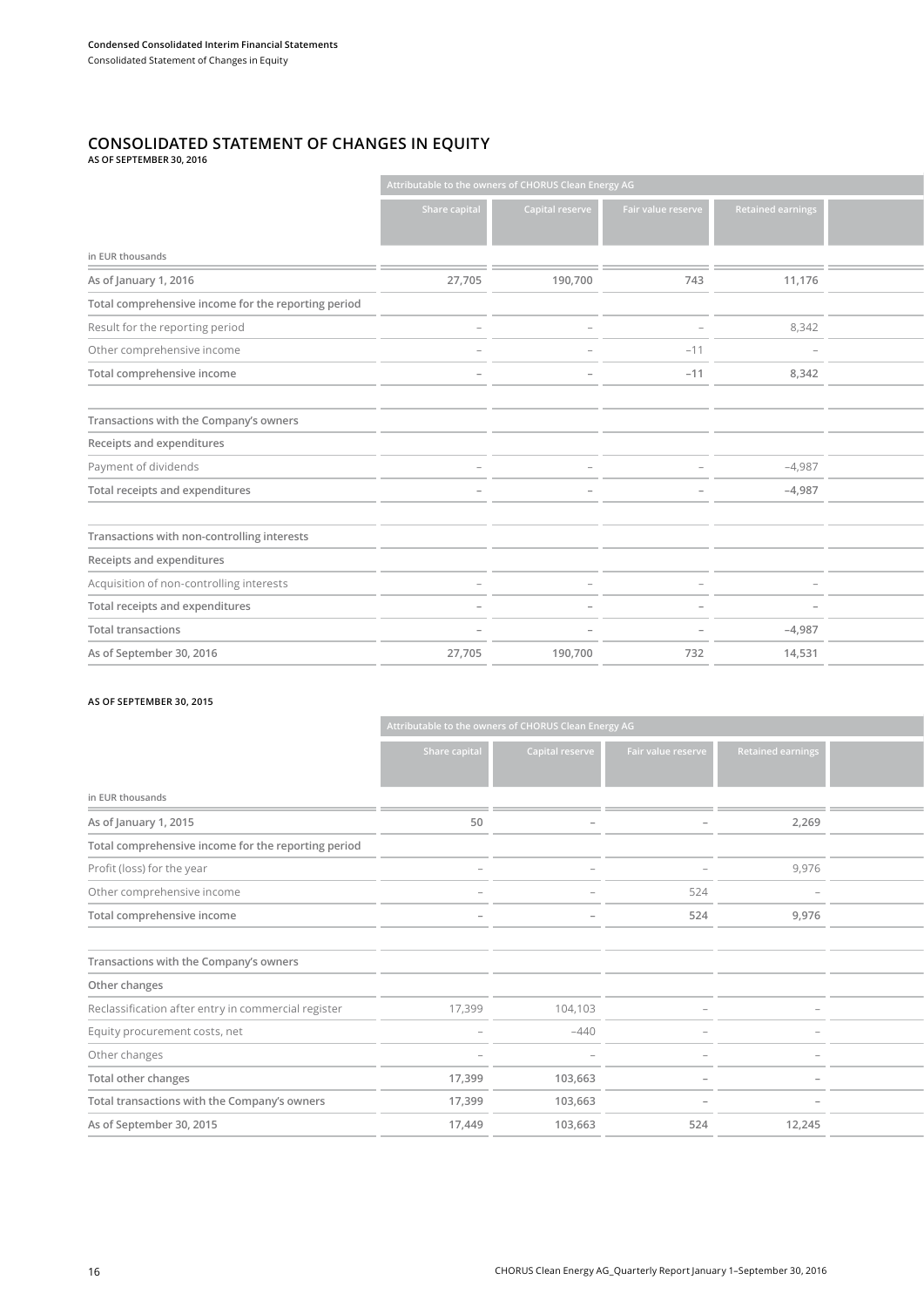#### **Condensed Consolidated Interim Financial Statements** Consolidated Statement of Changes in Equity

| Total equity | Non-controlling<br>interests | Equity attributable to<br>the owners of CHORUS<br>Clean Energy AG |  |  |
|--------------|------------------------------|-------------------------------------------------------------------|--|--|
|              |                              |                                                                   |  |  |
| 230,335      | 11                           | 230,324                                                           |  |  |
|              |                              |                                                                   |  |  |
| 8,340        | $-2$                         | 8,342                                                             |  |  |
| $-11$        | $\overline{\phantom{a}}$     | $-11$                                                             |  |  |
| 8,329        | $-2$                         | 8,330                                                             |  |  |
|              |                              |                                                                   |  |  |
|              |                              |                                                                   |  |  |
|              |                              |                                                                   |  |  |
| $-4,987$     | $\overline{\phantom{a}}$     | $-4,987$                                                          |  |  |
| $-4,987$     | $\overline{\phantom{a}}$     | $-4,987$                                                          |  |  |
|              |                              |                                                                   |  |  |
|              |                              |                                                                   |  |  |
|              |                              |                                                                   |  |  |
| $-9$         | $-9$                         |                                                                   |  |  |
| $-9$         | $-9$                         | $\sim$                                                            |  |  |
| $-4,995$     | $-9$                         | $-4,987$                                                          |  |  |
| 233,668      | $-0$                         | 233,668                                                           |  |  |
|              |                              |                                                                   |  |  |

and the state of the state of the state

| <b>Total equity</b>      | Non-controlling<br>interests | Equity attributable to<br>the owners of CHORUS<br><b>Clean Energy AG</b> | Contributions in kind<br>not yet registered | Cash contributions not<br>yet registered |
|--------------------------|------------------------------|--------------------------------------------------------------------------|---------------------------------------------|------------------------------------------|
|                          |                              |                                                                          |                                             |                                          |
| 123,844                  | 25                           | 123,819                                                                  | 115,645                                     | 5,855                                    |
|                          |                              |                                                                          |                                             |                                          |
| 9,976                    | $\overline{\phantom{a}}$     | 9,976                                                                    | $\sim$                                      |                                          |
| 524                      | $\overline{\phantom{a}}$     | 524                                                                      | $\sim$                                      |                                          |
| 10,500                   | $\sim$                       | 10,500                                                                   | $\sim$                                      | $\sim$                                   |
|                          |                              |                                                                          |                                             |                                          |
|                          |                              |                                                                          |                                             |                                          |
|                          |                              |                                                                          |                                             |                                          |
| $\overline{\phantom{a}}$ |                              |                                                                          | $-115,645$                                  | $-5,855$                                 |
| $-440$                   | $\overline{\phantom{a}}$     | $-440$                                                                   | $\overline{\phantom{a}}$                    | $\overline{\phantom{0}}$                 |
| $-$                      | $\overline{\phantom{a}}$     | $\overline{\phantom{a}}$                                                 |                                             | $-$                                      |
| $-440$                   | $\sim$                       | $-440$                                                                   | $-115,645$                                  | $-5,855$                                 |
| $-440$                   | $\sim$                       | $-440$                                                                   | $-115,645$                                  | $-5,855$                                 |
| 133,906                  | 25                           | 133,881                                                                  | $-$                                         | $-$                                      |
|                          |                              |                                                                          |                                             |                                          |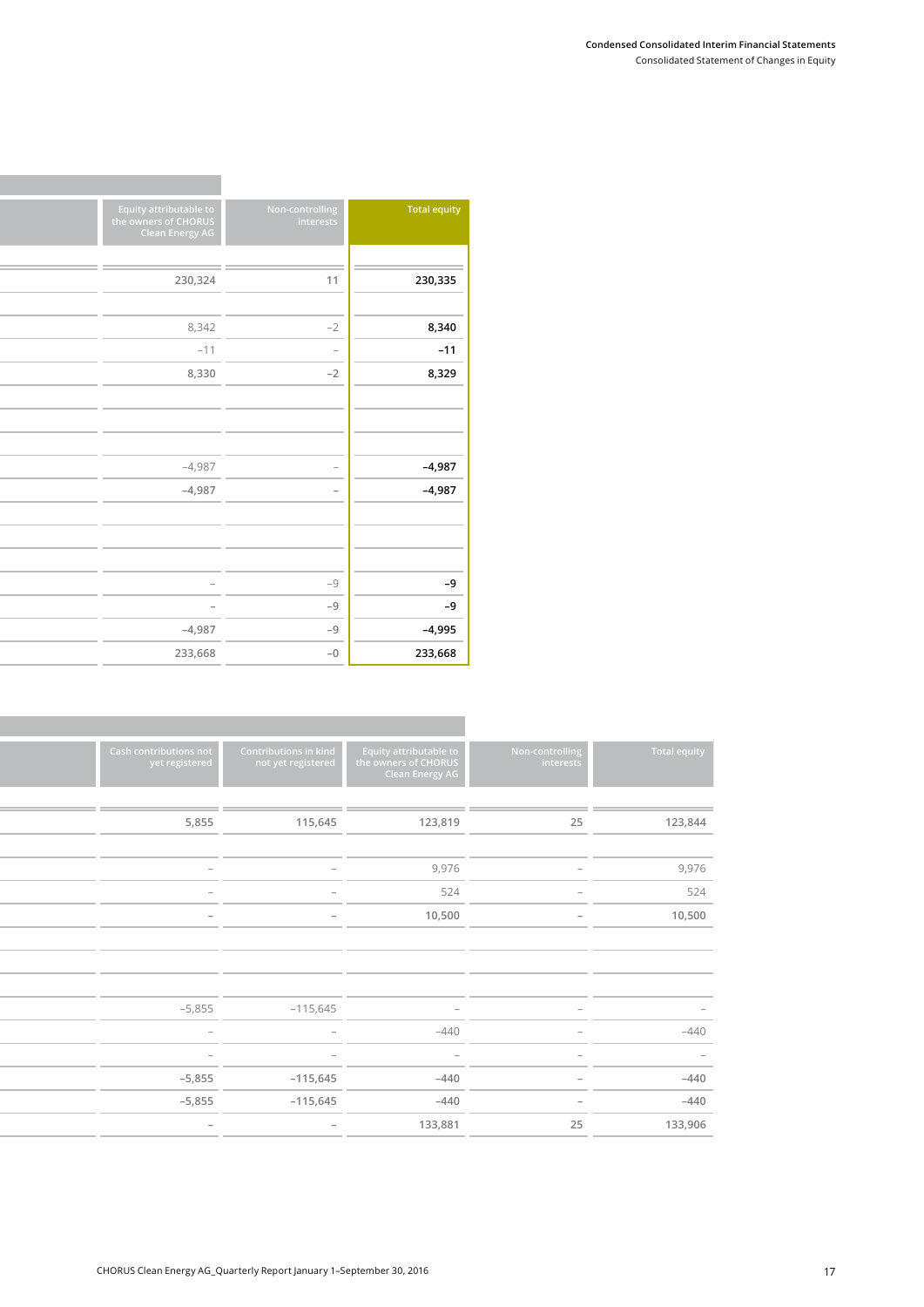# **CONSOLIDATED SEGMENT REPORTING**

**FOR THE PERIOD FROM JANUARY 1 TO SEPTEMBER 30, 2016**

|                                                                            | Energy<br>Generation<br>Solar | Energy<br>Generation<br>Wind | Asset<br>Management | <b>Total for</b><br>operating seg-<br>ments | Reconciliation | Group    |
|----------------------------------------------------------------------------|-------------------------------|------------------------------|---------------------|---------------------------------------------|----------------|----------|
| in EUR thousands                                                           |                               |                              |                     |                                             |                |          |
| Revenue                                                                    | 39,997                        | 7,442                        | 5,189               | 52,629                                      | $-3,581$       | 49,047   |
| Previous year                                                              | 42,435                        | 4,072                        | 3,346               | 49,853                                      | $-869$         | 48,984   |
| Revenue with third parties                                                 | 39,997                        | 7,442                        | 1,608               | 49,047                                      | 0              | 49,047   |
| Previous year                                                              | 42,435                        | 4,072                        | 2,477               | 48,984                                      | $\Omega$       | 48,984   |
| Revenue with other segments                                                | 0                             | $\mathbb O$                  | 3,581               | 3,581                                       | $-3,581$       | 0        |
| Previous year                                                              | $\Omega$                      | $\circ$                      | 869                 | 869                                         | $-869$         | 0        |
| Earnings before interest, taxes,<br>depreciation and amortization (EBITDA) | 35,094                        | 4,465                        | 4,873               | 44,432                                      | $-5,464$       | 38,968   |
| Previous year                                                              | 35,906                        | 3,173                        | 3,051               | 42,130                                      | $-5,349$       | 36,781   |
| Earnings before interest<br>and taxes (EBIT)                               | 20,862                        | 632                          | 4,856               | 26,350                                      | $-5,610$       | 20,740   |
| Previous year                                                              | 21,158                        | 1,484                        | 3,051               | 25,693                                      | $-5,417$       | 20,276   |
| Financial result                                                           | $-6,997$                      | $-1,834$                     | $\overline{2}$      | $-8,830$                                    | $-281$         | $-9,111$ |
| Previous year                                                              | $-4,440$                      | $-417$                       | $-700$              | $-5,558$                                    | 156            | $-5,401$ |
| Earnings before taxes (EBT)                                                | 13,865                        | $-1,203$                     | 4,858               | 17,520                                      | $-5,891$       | 11,629   |
| Previous year                                                              | 16,718                        | 1,066                        | 2,351               | 20,135                                      | $-5,261$       | 14,874   |
| Earnings per share (EUR)                                                   | 0.41                          | $-0.02$                      | 0.17                | 0.57                                        | $-0.27$        | 0.30     |
| Previous year (EUR)                                                        | 0.78                          | 0.04                         | 0.10                | 0.93                                        | $-0.35$        | 0.57     |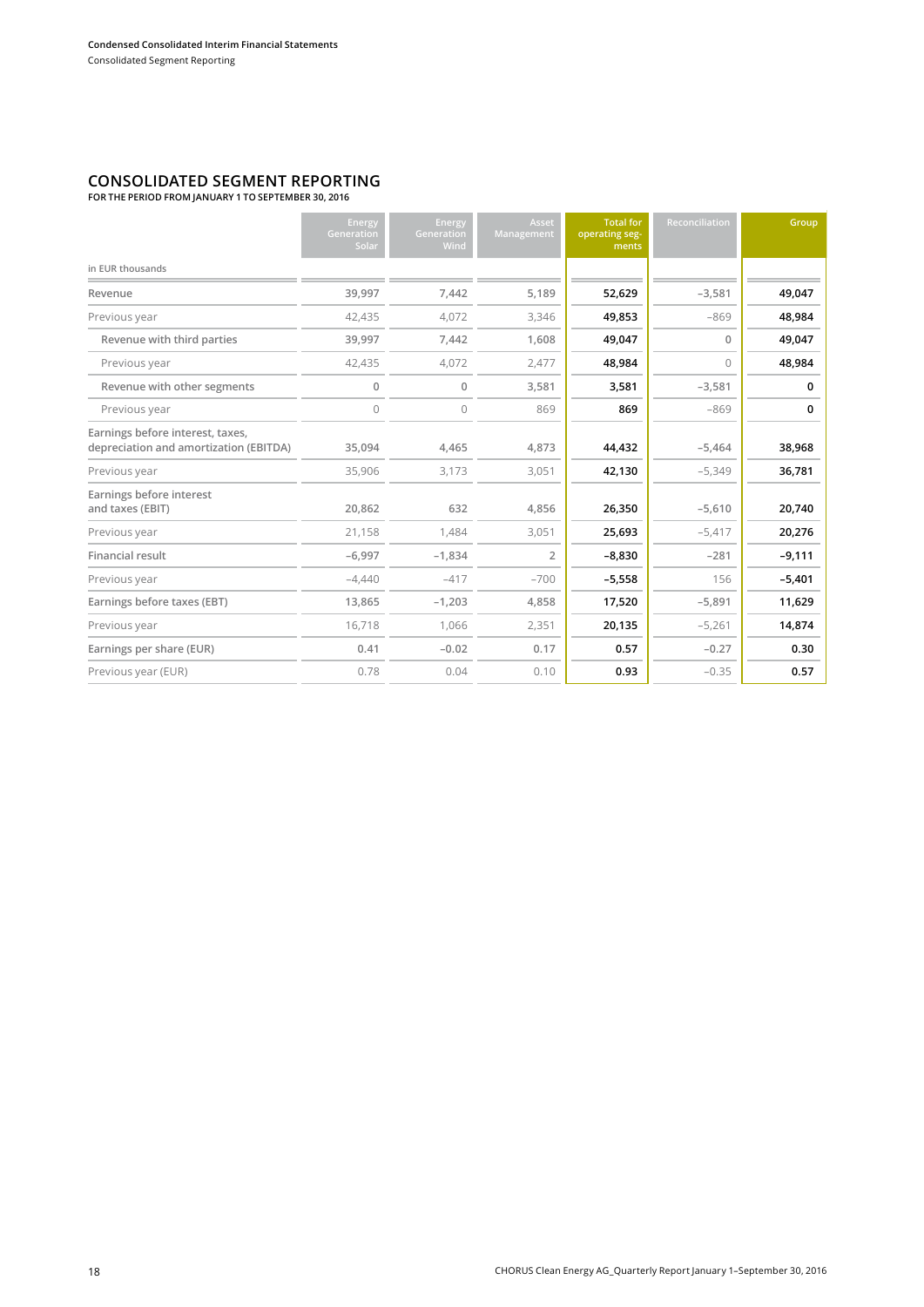The reconciliation of the segment totals to the corresponding Group figures breaks down as follows:

|                                                                         | 9M 2016  | 9M 2015  |
|-------------------------------------------------------------------------|----------|----------|
| in EUR thousands                                                        |          |          |
| Revenue                                                                 |          |          |
| Total for operating segments                                            | 52,629   | 49,853   |
| Administration                                                          | 0        | 11       |
| Consolidations                                                          | $-3,581$ | $-880$   |
| Group                                                                   | 49,047   | 48,984   |
| Earnings before interest, taxes, depreciation and amortization (EBITDA) |          |          |
| Total for operating segments                                            | 44,432   | 42,130   |
| Administration                                                          | $-5,464$ | $-5,349$ |
| Consolidations                                                          | 0        | $\circ$  |
| Group                                                                   | 38,968   | 36,781   |
| Earnings before interest and taxes (EBIT)                               |          |          |
| Total for operating segments                                            | 26,350   | 25,693   |
| Administration                                                          | $-5,610$ | $-5,417$ |
| Consolidations                                                          | 0        | $\circ$  |
| Group                                                                   | 20,740   | 20,276   |
| <b>Financial result</b>                                                 |          |          |
| Total for operating segments                                            | $-8,830$ | $-5,558$ |
| Administration                                                          | $-281$   | 156      |
| Consolidations                                                          | 0        | $\circ$  |
| Group                                                                   | $-9,111$ | $-5,401$ |
| Earnings before taxes (EBT)                                             |          |          |
| Total for operating segments                                            | 17,520   | 20,136   |
| Administration                                                          | $-5,891$ | $-5,261$ |
| Consolidations                                                          | 0        | $\circ$  |
| Group                                                                   | 11,629   | 14,874   |
| Earnings per share (EUR)                                                |          |          |
| Total for operating segments                                            | 0.57     | 0.93     |
| Administration                                                          | $-0.27$  | $-0.35$  |
| Consolidations                                                          | 0.00     | 0.00     |
| Group                                                                   | 0.30     | 0.57     |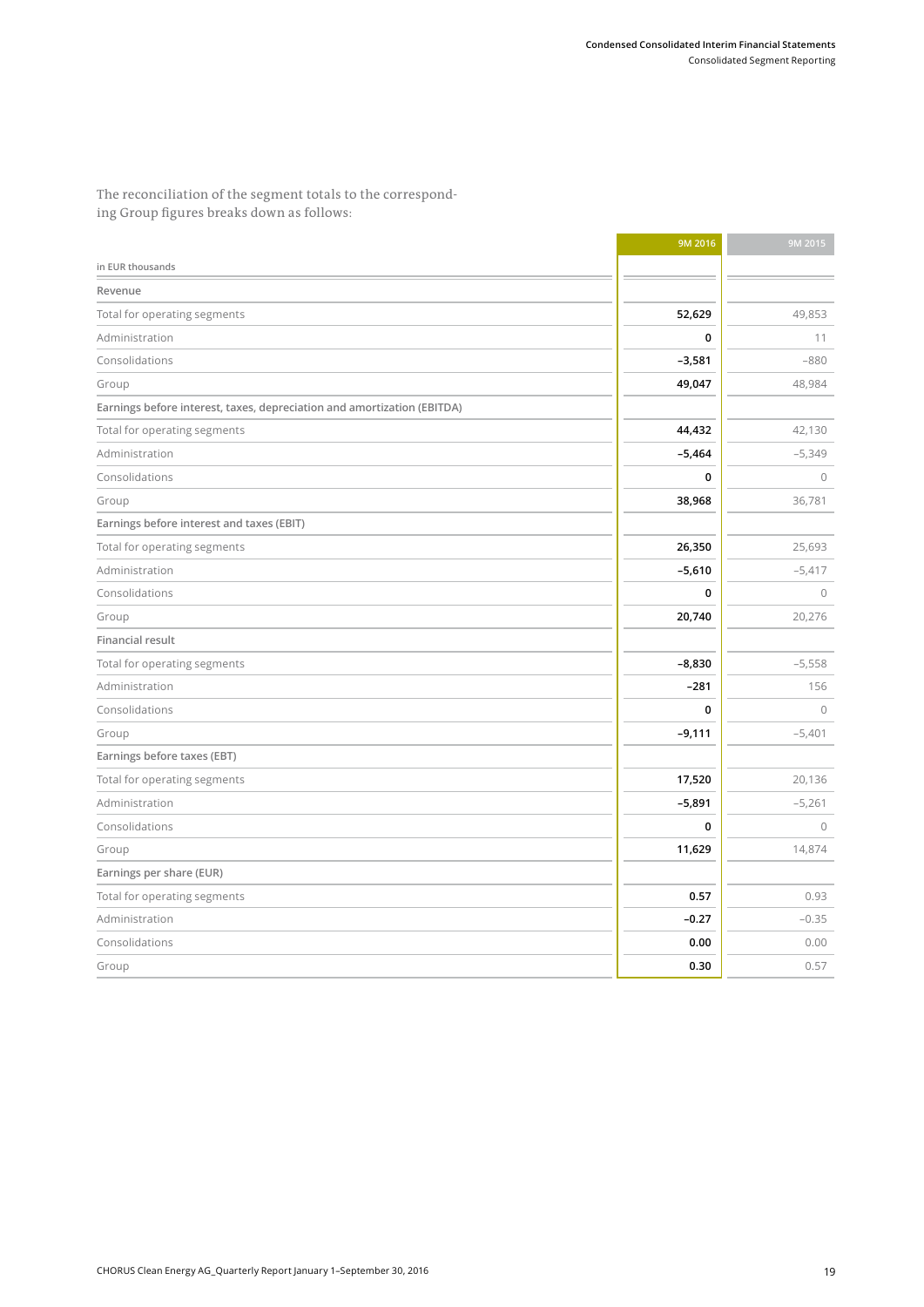#### **RESPONSIBILITY STATEMENT**

We hereby confirm that, to the best of our knowledge and in accordance with the applicable reporting principles, the quarterly report to September 30, 2016, gives a true and fair view of the net assets, financial position and results of operations of the Group and of the position of the Group, as well as a description of the principal opportunities and risks associated with the expected development of the Group.

Neubiberg, November 30, 2016

Management Board

V. Jan

Helmut Horst Heinz Jarothe Karsten Mieth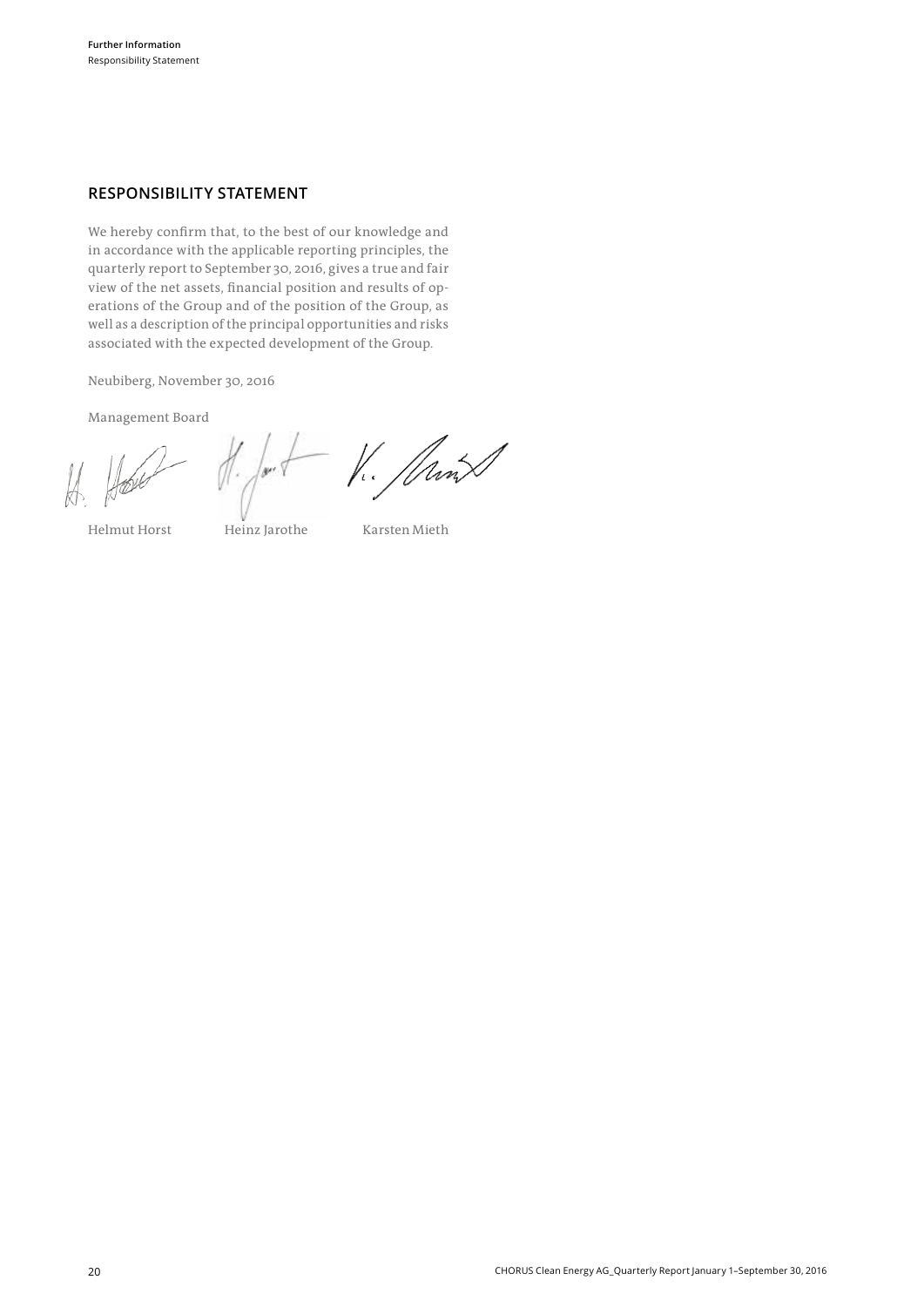#### IMPRINT

Publisher

CHORUS Clean Energy AG Prof.-Messerschmitt-Str. 3 85579 Neubiberg/Munich Germany

Tel. +49 (0) 89/442 30 60-0 Fax +49 (0) 89/442 30 60-11

E-Mail info@chorus.de www.chorus.de/en

Concept and Layout Kirchhoff Consult AG, Hamburg, Germany

Text CHORUS Clean Energy AG, Neubiberg/Munich Kirchhoff Consult AG, Hamburg, Germany

Note regarding the rounding of figures

Due to the commercial rounding of figures and percentages, small deviations may occur.

#### Disclaimer

This Quarterly Report contains certain future-oriented statements. Future-oriented statements include all statements which do not relate to historical facts and events and contain future-oriented expressions such as "believe", "estimate", "assume", "expect", "forecast", "intend", "could" or "should" or expressions of a similar kind. Such future-oriented statements are subject to risks and uncertainties since they relate to future events and are based on the Company's current assumptions, which may not in the future take place or be fulfilled as expected. The Company points out that such future-oriented statements provide no guarantee for the future and that actual events including the financial position and profitability of CHORUS Clean Energy AG and developments in the economic and regulatory fundamentals may vary substantially (particularly on the down side) from those explicitly or implicitly assumed or described in these statements. Even if the actual results for CHORUS Clean Energy AG, including its financial position and profitability and the economic and regulatory fundamentals, are in accordance with such future-oriented statements in this Interim Report, no guarantee can be given that this will continue to be the case in the future.